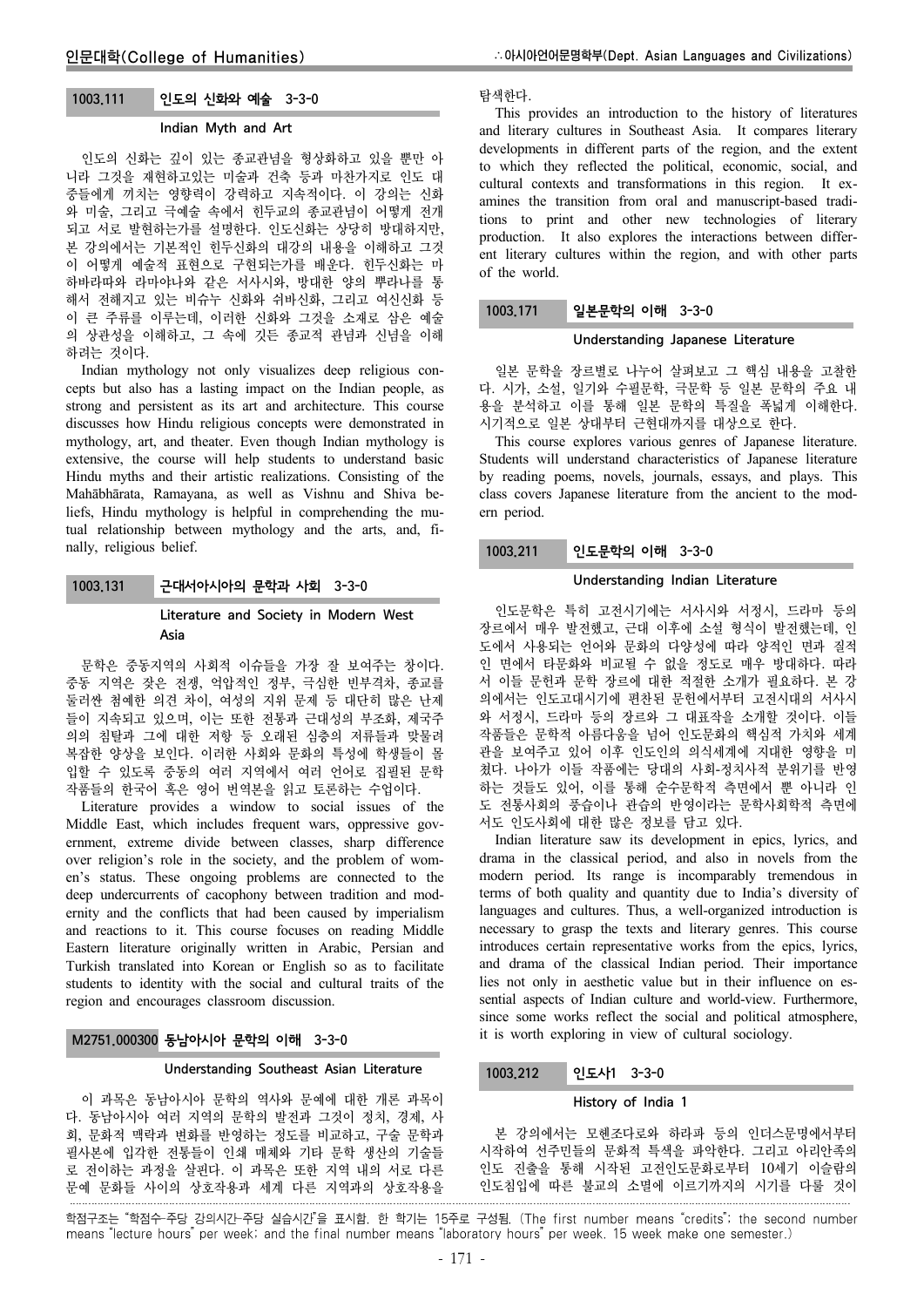다. 특히 굽타 왕조가 번성한 시기는 인도 고전문화의 황금기로서 인도의 철학종교사상, 문학과 시, 고전건축물과 조각 등이 남아있 는데, 이를 문화사적으로 개관함을 통해 인도문화의 정체성이 어 디에 있으며 어떻게 형성되었는가를 살펴 볼 것이다.

This course aims at a deep understanding of early Indian cultural characteristics, starting from Indus Valley civilizations such as Mohenjo-daro and Harappa. It also focuses on the specific period in ancient Indian civilization, beginning from the Aryan influx to the extinction of Buddhism caused by the Islamic invasion of India in the 10th century. Especially, as the Gupta Dynasty was the golden age of ancient Indian civilization, this course explores both of the origin and formation of Indian civilization and identity by taking a closer look at Indian philosophy, literature, poetry, architecture and sculpture.

# 1003.213 인도사2 3-3-0

## History of India 2

본 강의에서는 이슬람의 인도침입에서부터 1948년 인도공화국 의 성립과 현재에 이르기까지의 역사를 다룰 것이다. 이슬람의 침 입을 통해 인도고전문화는 커다란 도전에 직면하게 된다. 그리고 이런 과정을 통해 기존 인도문화의 특성과 양립하기 어려운 일신 론적 배경을 가진 이슬람에 의해 힌두사회는 정치적으로나 문화적 으로 변화되고 변용되었는데, 그 과정의 탐색을 통해 소위 '오리 엔탈리즘'이 어떻게 다른 문화와의 조우를 통해 형성되는가를 이 해할 수 있는 단서를 확보할 수 있다. 나아가 17세기 이후 영국의 식민지 과정을 거쳐 인도가 어떻게 힌두적 자각을 경험하는가를 다룰 것이다.

History of India 2 covers history from the Islamic invasion to the establishment of the Republic of India in 1948 and contemporary India. Ancient Indian civilization was severely challenged by the Islamic invasion. This experience led the Hindu society to change its politics and culture, due to Islam's monotheistic background, which was incompatible with Indian cultural features. A clue to understanding the formation of "Orientalism" can be found in this process. Furthermore, the course explores how India experienced Hindu self-perception after colonization by England in the 17th century.

# 1003.214 인도현대문학 3-3-0

## Modern and Contemporary Indian Literature

본 강좌에서는 19세기 이후 근대문학에서 시작하여 주로 20세 기 인도현대문학을 중심으로 다룰 것이다. 19세기 인도문학은 산 스크리트 시문학의 쇠퇴와 힌디어 문학의 미성숙으로 특징지어지 지만, 20세기 들어 소설 분야에서 힌디문학은 매우 발전되고 영국 풍에 동조되는 모습을 보인다. 동시에 근대 이후에는 벵갈 문학이 급속히 발전해서 서사시와 소설 분야에서 많은 수작을 낳았으며, 근대 인도문학의 가장 활발한 창작지로서 역할을 했다. 본 강의에 서는 벵갈문학의 대표자로서 타고르의 시와 소설을 강독하고 번역 함으로써 인도 현대문학의 한 단면을 보고자 한다.

This course deals with modern Indian literature from the 19th century to contemporary India in the 20th century. Even though Indian literature of the 19th century is characterized by the decline of Sanskrit poetry and the immaturity of Hindi literature, novels in the 20th century developed dramatically, highly influenced by the English style. At the same time, literature in Bengal after the modern period advanced so rapidly that a number of excellent epics and novels were produced. In this course, students read and translate the poems and novels of Tagore, a major writer from Bengal.

## 1003.221 아시아문명론입문 3-3-0

#### Introduction to the Study of Asian Civilizations

본 강좌는 아시아 문명을 선사시대부터 현대에 이르기까지 통 시적으로 고찰함으로써, 아시아 문명 전체에 대해 거시적으로 조 망한다. 아시아라는 개념의 역사적 기원과 변천에 대해 알아보고 문명의 개념, 정치적인 문제, 아시아 문명의 지역적 전개 등을 다 룬다. 나아가 문명과 문명이 만나면서 생기는 갈등, 충돌을 고찰해 본다. 지역적으로는 중국·인도·서아시아문명권을 중심으로 하되 동 남아시아·일본·중앙아시아의 역사적 전개도 포괄하여 진행하여 아 시아 문명의 전망을 살펴본다.

This class will provide students with a diachronic overview of the history of Asian civilizations. Students will have the chance to regard Asian history in a broad perspective, with the central focus on China, India and western Asia but also dealing with Southeast Asia, Japan and Central Asia.

# 1003.231 고대서아시아문명 3-3-0

### Ancient West Asian Civilization

문명의 발상지인 서아시아의 고대 문명들의 본질적인 특징들을 비교하여 살펴본다. 우리가 알고 있는 헤브리이즘과 헬레니즘전통 의 근간이 되는 독창적이고 균형 잡힌 고대 근동의 문명들을 체계 적으로 연구한다.

This course is to offer comparative study of the essential and characteristic features of the ancient West Asian civilizations. Its importance lies above all in the fact that it is an eclectic, balanced, and original evaluation of the period preceeding Hebraism and Hellenism civilizations and lays the foundations.

## 1003.232 이슬람문명의 기원과 전개 3-3-0

## Origin and Development of Islamic Civilization

본 교과목은 7세기에서 13세기까지의 이슬람 문명의 역사를 심 층적으로 살피는 과목으로서, 이슬람문명의 초기 발전과정을 종교 사상, 정치운동, 국가 제도의 형성과 굴곡을 중심으로 다룬다. 현 존하는 이슬람권에서 종교의 중요성은 여전히 강력하게 지속되고 있고, 이슬람적 정치 원리에 대한 향수도 상당히 남아 있는 현실 을 감안할 때, 그러한 이슬람적 종교와 정치 원칙을 이해하기 위 해서 이슬람문명 초창기의 역사적 전개와 그 과정에서 생겨난 초 기 집단들의 정서와 사상의 여러 갈래를 이해하는 것이 매우 중요 하다. 특히 여타 문명권에서 찾아보기 어려운 칼리프, 울라마, 술 탄, 샤리아 등의 독특한 개념들이 어떠한 역사적 배경과 전제 위 에 성립하였는지에 대한 심도 있는 접근이 시도될 것이다.

This course reviews in depth the history of Islamic civilization from the 7th century to the 13th and focuses the early development of religious thoughts, political movements, and state institutions. Given that today's Islamdom still places great importance on religion and has salient nostalgia for Islamic political principles, it is useful to understand the unfolding of historical development of Islamic civilization and different early religious communities' mentality and thoughts that originated from that process. Unique concepts to Islamic civilization such as the "caliph", "ulama", "sultan", and "sharia" and the historical background against which they formed will be carefully studied.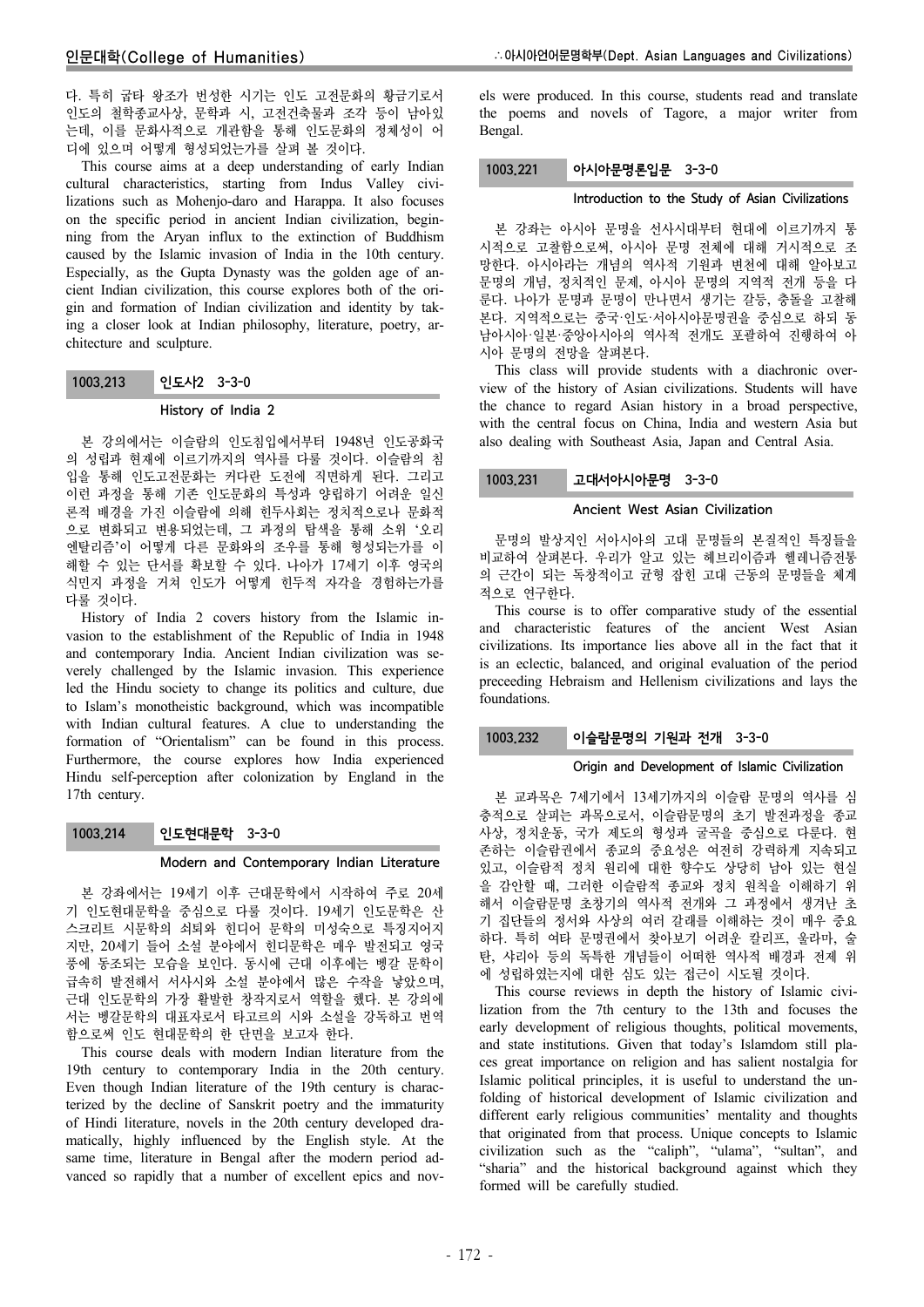# 1003.233 고대서아시아 신화와 문학 3-3-0

#### Myth and Literature in Ancient West Asia

고대근동의 신화와 문학은 메소포타미아, 이집트, 힛타이트 이 스라엘, 그리고 페르시아의 작품들을 포함한다. 각각은 자기 나름 대로 신화와 문학을 발전시켰고, 지역적으로 가까운 거리에 있었 기 때문에 이들의 신화와 문학은 유사한 점이 많다. 이들의 신화 와 문학을 비교분석해본다.

Ancient Near East mythology and Literature covers ancient Mesopotamia, Egypt, Hittite, Israel and Persia. Each of these peoples developed their own religions, but due to their proximity to one another, their mythology became intertwined and are collectively presented in this section. Mesopotamian mythology was also influenced by other surrounding cultures, including the Hittites and the Phoenicians. Given this diverse background, some areas of Mesopotamian myth are inconsistent, as some groups and tribes held to some of their original beliefs, while incorporating some of others.

# 1003.234 집중페르시아어 1 3-3-1

# Intensive Persian 1

본 교과목은 페르시아어를 처음 접하는 학생들이 페르시아어의 계통과 역사를 올바르게 이해하고, 페르시아어 문법의 기초를 학 습하여 초급수준의 간단한 문장을 이해하고 활용할 수 있도록 하 는 데에 목표를 둔다. 문법 이외에도 말하기 듣기 읽기 쓰기의 모 든 영역을 다룰 것이다.

This course is designed for those students who have not learned Persian before, in order for them to understand the genealogy and history of the Persian language properly and learn the basics of Persian grammar so that they will be able to understand and produce simple sentences. Besides grammar it also deals with speaking, listening, reading, and writing as well.

# 1003.235 집중페르시아어 2 3-3-1

#### Intensive Persian 2

본 교과목에서는 집중페르시아어 1의 문법을 바탕으로 하여, 그 보다 심화된 문법을 학습한다. 이를 바탕으로 페르시아어의 복합 문을 읽고, 이해하며, 올바르게 구사할 수 있는 능력을 배양한다.

This course impinges on the grammar knowledge acquired in Intensive Persian 1 and starts from there to teach more advanced level of grammar which will enable the student to read, understand, and correctly produce complex sentences in Persian.

# 1003.251 동남아시아의 종교와 문명 3-3-0

#### Religion and Civilization in Southeast Asia

이 과목은 동남아시아의 종교와 문명에 대한 비교사적인 개론, 혹은 동남아시아 종교 중 특정한 하나를 골라 그것이 동남아시아 문명에 미친 영향에 대한 깊이 있는 탐색으로 이루어진다. 또한 종교의 전파와 그것이 지역 내 문명과 언어에 대해 가진 비중, 그 리고 문명적 변화의 맥락 속에서의 변형과 지속성을 다룰 것이다.

This course is an introduction to art and architecture in Southeast Asia. It shall survey the differences and parallels in styles of art and architecture in the region, and their historical contexts and connections. It examines the formation of these traditions through local and regional economic, political, and socio-cultural developments, and cross-cultural interactions, both

within the region and outside. It also examines the relations between art/architecture and the politics, economy, and cultures of different sub-regions of Southeast Asia.

## M2751.000400 동남아시아의 전통예술과 대중문화 3-3-0

# Traditional Arts and Popular Culture in Southeast Asia

이 과목은 동남아시아의 전통예술을 다양한 역사적 지리적 맥 락에서 살피고, 동남아시아의 대중문화와의 관련성을 살핀다. 수업 에서 다룰 전통 예술에는 그림자인형극, 춤, 연극/가극, 전통 음악, 회화, 건축 등이 포함된다. 이러한 예술형태 각각은 그들의 구조, 내용, 맥락의 측면에서, 특히 문화유산 및 정체성 이슈들과 관련하 여 이해되어야 한다. 이 과목은 그러한 예술형태들이 어떻게 제작 과 소비 과정에서 전통과 근대성에 대한 인식을 협상해내는지, 그 리고 그것이 동남아시아 대중문화와 어떻게 연결되는지 탐색한다.

This course will examine diverse traditional arts in Southeast Asia, tracing their development in different historical and geographical contexts, and evaluating their relevance to popular culture in Southeast Asia. The traditional arts to be discussed in the course include shadow puppetry, dance, drama/opera, traditional music, painting, architecture, etc. Each of these forms would be understood in terms of their organization, content, and context, especially with respect to heritage and identity issues. It shall also examine how these art forms negotiate notions of tradition and modernity in their production and consumption, and how they are linked to popular culture in Southeast Asia.

## 1003.254 동남아시아 문학 특강 3-3-0

#### Southeast Asian Literatures: Special Topics

이 강의는 언어, 국가, 장르, 주제에 따라 분류될 수 있는 동남 아시아 문학의 여러 가지 토픽을 다룬다. 이 강의는 동남아 문학 을 보다 심층적으로 다루며 비교문학적 접근법을 쓸 수 있다.

This course focuses on selected topics in the study of Southeast Asian literatures. A topic based on language, country, genre or theme. It provides a more in-depth study of Southeast Asian literature, with the possibility of a comparative approach.

## 1003.255 집중 타이어 1 3-3-0

#### Intensive Thai 1

본 교과목은 타이어를 처음 접하는 학생들이 짧은 기간 내에 타이어의 계통과 역사를 올바르게 이해하고 타이어 문법의 기초를 학습하여 초급 수준의 간단한 문장을 이해하고 활용할 수 있도록 밀도 있게 교육한다.

This course is designed for those students who have not learned Thai before, in order for them to understand the genealogy and history of the Thai language properly and learn the basics of Thai grammar so that they will be able to understand and produce simple sentences. It is designed for fast and systematic acquisition of the language in a short amount of time.

### 1003.256 집중 타이어 2 3-3-0

#### Intensive Thai 2

본 교과목은 집중 타이어 1에서 배운 문법을 기초로 하여 심화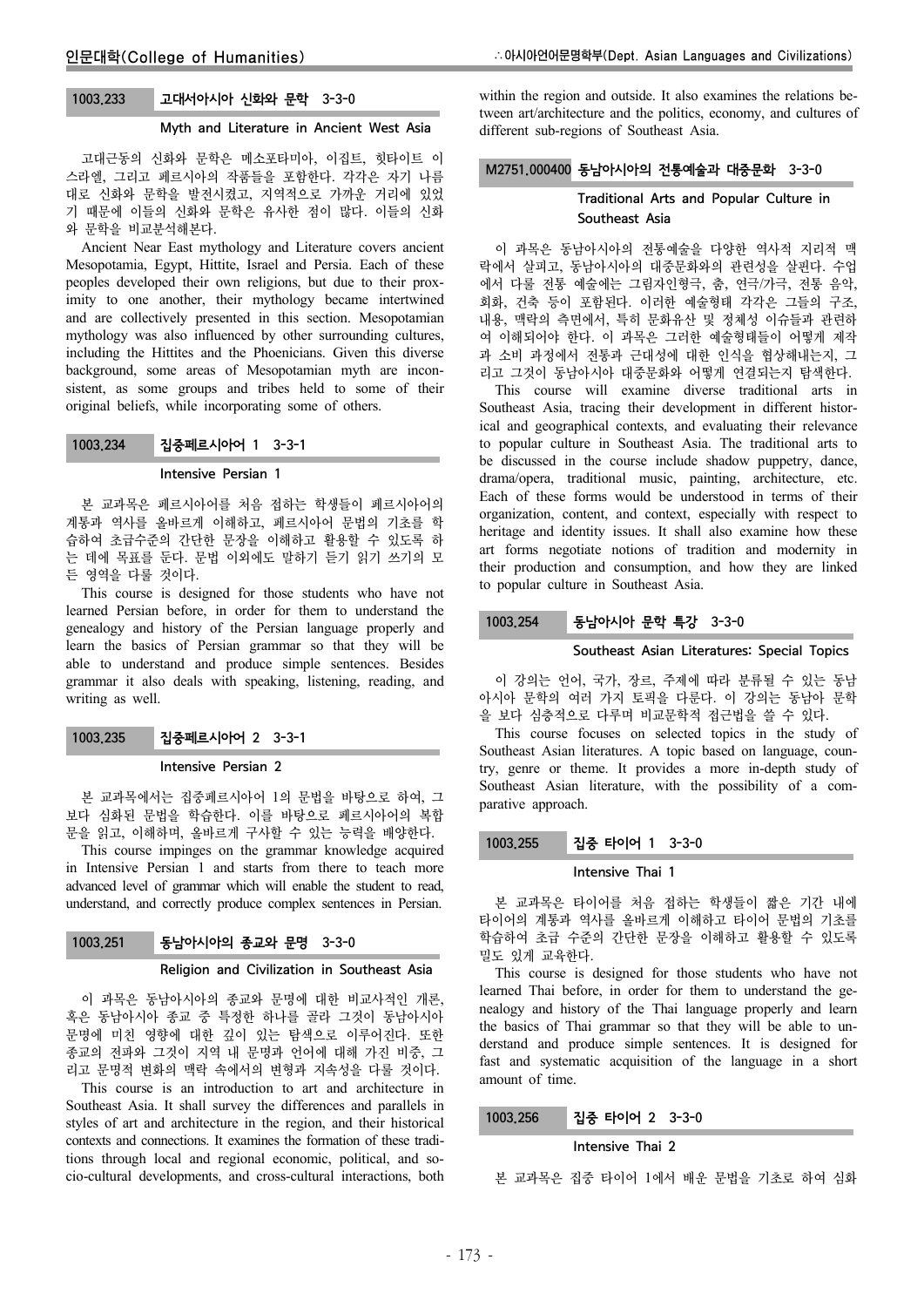된 문법을 습득하고 그 위에 다양한 표현과 문장 구조, 그리고 각 종 텍스트를 읽는 것에 입문하는 것을 목표로 한다.

This course impinges on the grammar knowledge acquired in Intensive Thai 1 and starts from there to teach more advanced level of grammar which will enable the student to read, understand, and correctly produce complex sentences in Thai.

## 1003.271 집중일본어1 3-3-1

#### Intensive Japanese 1

일본어를 배우지 않은 학생을 위하여 제공되는 첫 입문 단계의 강의로서, 일본어 발음과 문자에 대한 교육이 선행된 후 초급단계 의 구문 및 그와 관련된 문법항목을 제시하여 일본어 능력의 기초 를 다진다. 또한 '듣기, 읽기, 말하기, 쓰기'와 같은 과정을 병행하 여 실용적으로 일본어를 활용할 수 있는 능력을 배양시킨다. 따라 서 본 교과목을 통하여 기초적인 구문과 문법을 습득할 수 있고 간단한 일상회화표현을 구사할 수 있게 된다.

Intensive Japanese 1 is an introductory course in Japanese for students who have no background in the language. After first learning the pronunciation and Japanese letters, students will study basic sentence structures and grammar. Lessons in 'listening, reading, speaking and writing' will help students in practical use of Japanese. After this course, students will be able to use simple daily expressions with basic sentences and grammar.

# 1003.272 집중일본어2 3-3-1

#### Intensive Japanese 2

집중일본어 1 과정에서 수학한 일본어 발음과 문자, 그리고 기 본구문에 대한 지식을 일정 정도 갖춘 학생을 대상으로 한 강의로 서, 중급 단계 구문과 문법 항목을 제시하여 일본어 능력의 기초 를 다진다. 또한 '듣기, 읽기, 말하기, 쓰기'와 같은 과정을 병행하 여 일본어를 자연스럽게 활용할 수 있는 능력을 배양시킨다. 따라 서 본 교과목을 통하여 보다 난이도 있는 일본어 표현을 구사할 수 있게 된다.

Intensive Japanese 2 is for students who have learned pronunciation, Japanese letters, and basic sentences in Intensive Japanese 1. Students will gain a secure knowledge in basic Japanese through intermediate sentences and grammar. Lessons in 'listening, reading, speaking and writing' will also help them use Japanese more fluently. After this course, students will be able to practice Japanese at a more advanced level.

## 1003.273 일본 근현대 문화와 예술 3-3-0

# Art and Culture in Modern and Contemporary Japan

본 교과목은 영화, 애니메이션, 만화 등 현대의 대중예술을 대 표하는 장르를 중심으로 일본의 현대문명과 예술에 대한 비판적 이해를 도모한다. 일본의 현대문명은 어떠한 시대적 배경과 미적 특성을 가지고 발전해왔는지를 연구 분석하고, 더 나아가 아시아 문명 속에서 갖고 있는 일본대중예술의 영향력을 고찰한다.

This class explores modern and contemporary Japanese art and culture by examining films, animation, comics (Manga), etc. Students will analyze how modern and contemporary Japanese culture has developed with the necessary periodical background and discussion on aesthetic features. Furthermore, students will study the impact of Japanese popular art on Asian civilization.

# 1003.274 일본 전통 문화와 예술 3-3-0

#### Art and Culture in Traditional Japan

본 교과목은 일본의 전통과 예술에 대한 이해를 목표로 한다. 일본의 전통예술이 어떠한 시대적, 사회적 배경을 가지고 발전하 였고, 어떠한 특질을 지녔는지를 고찰하고, 나아가 일본전통예술이 서구에 끼친 영향을 살펴봄으로써 문명사적인 시각을 지닐 수 있 도록 한다. 또한 전통예술이 근대에 들어와 어떠한 변용되었는가 도 고찰하여 근현대와의 연관성을 확보한다.

The goal of this class is to understand Japanese traditional art, examining the social and periodical background, its characteristics, and further, how it influenced Western civilization. In addition, students will examine how Japanese art was transformed in modern times, and thus understand the artistic link between Japan's past and present.

#### 1003.275 일본문헌강독 1 3-3-0

#### Reading Japanese of Japanese Texts 1

주로 전근대시기를 대상으로 다양한 고문헌, 문학작품 등을 읽 고 해독하는 능력을 배양한다. 고전시가, 고전산문작품을 비롯하여 각종 사료, 문헌서적 등을 해독함으로써 학생들의 일본어 해독 능 력을 향상시킨다. 아울러 원 자료 해석을 통해 일본문화의 특질을 보다 깊이 이해할 수 있는 토대를 마련한다.

The course aims to read and interpret pre-modern literature in Japanese. Through readings in poetry, prose, historical documents and literature the students will be able to improve their reading skills. Also, interpreting primary sources will help them understand the characteristics of the Japanese culture.

#### 1003.276 일본문헌강독 2 3-3-0

#### Reading Japanese of Japanese Texts 2

주로 근대 시기를 대상으로 한다. 근대시기 신문, 잡지, 문학작 품 등 다양한 자료를 중심으로 꼼꼼히 읽고 정확히 해독하는 것을 목표로 한다. 근대 이후 일본어문체가 급격히 변화하는 점에 유의 하면서 다양한 일본어 문체를 읽는 능력을 배양하도록 한다.

In this class, the students will read and accurately interpret modern newspaper articles, journals, and literature in Japanese. With special attention to the change of writing style in modern age, the students will learn to interpret different writing styles in Japanese.

# 1003.301 일본고전문학 3-3-0

#### Classical Japanese Literature

상대(上代)에서 근세까지 주요 문학사를 개관하고 각 시대의 대 표적인 문학작품을 장르별로 고찰하여 일본 고전 문학에 대한 이 해를 심화시킨다. 헤이안 궁정문학, 중세 군기(軍記) 문학, 근세 조닌(町人) 문학을 파악하고 이러한 일본 고전 문학 작품이 만들 어진 배경과 내용을 분석하여 일본 전통사회를 폭넓게 이해하도록 한다.

This class is an overview of the history of Japanese literature from ancient  $( \pm \mathcal{R} )$  to pre-modern times. The goal of this class is to understand traditional Japanese literature deeply by examining certain representative works from each period, genre by genre. Students will learn about the background and analyze the content of each work, i.e. Heian Court literature, medieval military literature, pre-modern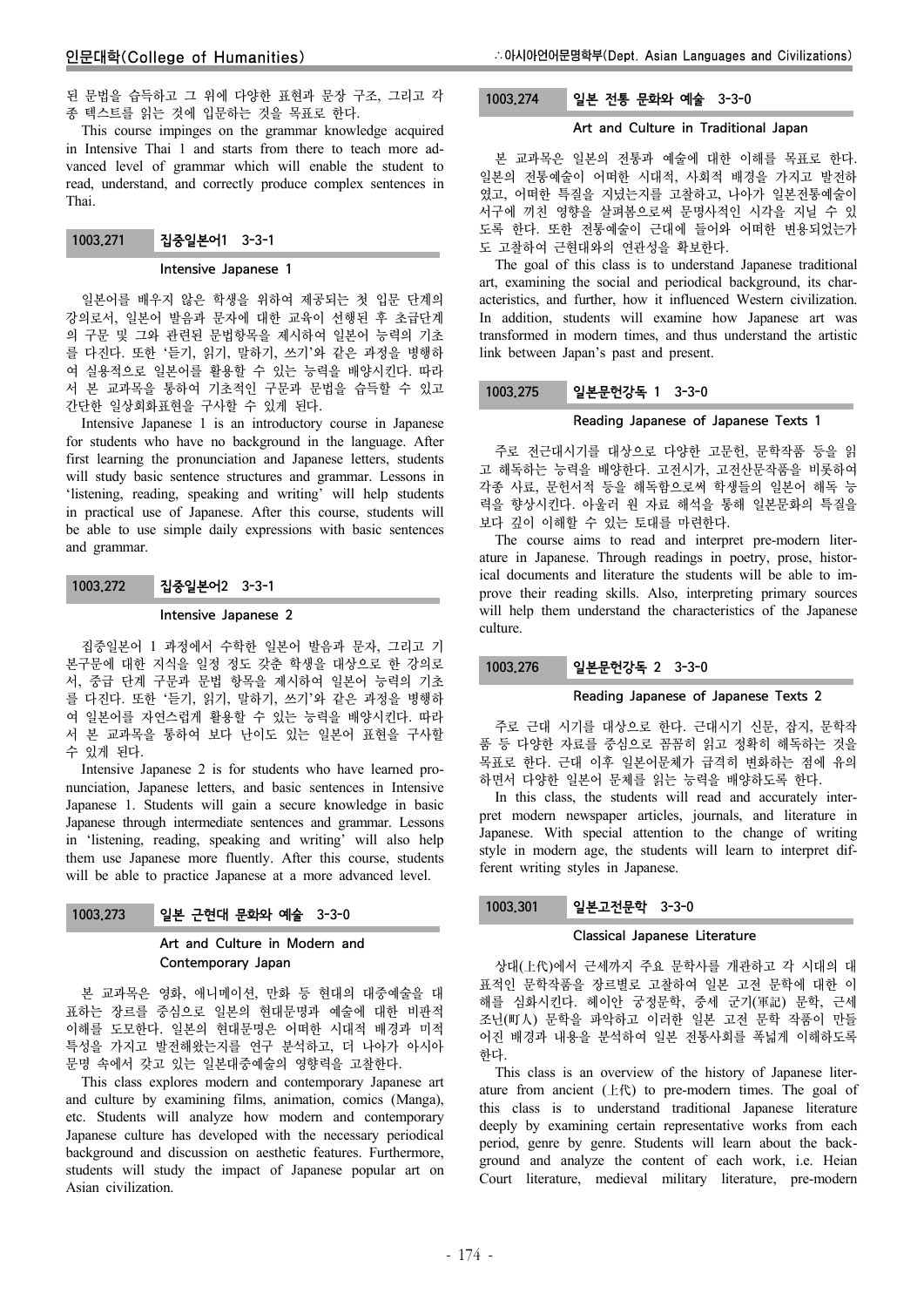Chonin (町人) literature, in order to gain a broad understanding of traditional Japanese society.

## 1003.311 인도고전문학 3-3-0

### Classical Indian Literature

본 강의에서는 인도고전시기에 편찬된 문학 분야를 다룬다. 초기 부터 대략 10세기에 이르는 이 시기에 특히 서사시와 서정시, 드라 마 등의 장르가 특히 발전했는데, <마하바라타>와 <라마야나>라는 두 편의 대서사시와 담시(Purana)문학, 아슈바고사의 <불소행찬>과 칼리다사의 대표적 서정시와 드라마를 대표작으로 언급할 수 있다. 이들 작품들은 인도문화의 핵심적 태도를 보여주고 있는데, 예를 들어 <마하바라타>에 포함된 <바가바드기타> 등을 위시한 우화와 교훈적 이야기들은 문학적 아름다움을 넘어 인도인들의 삶의 태도 에 큰 영향을 미쳤다. 그것은 <라마야나> 또는 불교도에게 영향을 주었던 <불소행찬>도 마찬가지이다. 그리고 인도의 대표적 시인인 칼리다사의 시 중에도 인간감정의 심리학적 분석에 치중했던 시들 이 있는가 하면 당대의 사회-정치사적 분위기를 반영하는 작품들도 있어, 이를 통해 당시 굽타시기의 인도문화를 엿보게 한다.

This course explores Indian literature in the classical period. The classical period covers up to the 10th century, and genres such as the epic, lyric, and drama were developed in this period. Representative works are the two epics Mahābhārata and Ramayana, Purana, Buddhacarita by Ashvaghosa, and Kālidāsa's lyrics and drama. They demonstrate the essential attitude of Indian culture: for example, the "Bhagavadgītā" from the Mahābhārata, as well as Ramayana and Buddhacarita, has greatly influenced the lifestyle of Indians. Among the poems written by Kālidāsa, a major poet in India, some focus on only psychological analysis of human emotion, but others reflect the contemporary socio-political atmosphere, which gives us a glance at Indian civilization in the Gupta period.

# 1003.312 인도의 사상과 종교 3-3-0

#### Philosophical and Religious Thought of India

본 강좌에서는 베다시대로부터 이슬람의 영향을 받은 근대에 이르기까지 인도사상과 종교적 관념의 형성과 발전에 대해 다룰 것이다. 베다의 종교의례와 우파니샤드의 철학, 불교와 자이나교의 새로운 종교적, 철학적 이념의 전개, 그리고 힌두전통학파로서의 여섯 학파들의 기본적인 관념에 대해 논의할 것이다. 아울러 기원 전후에 시작했던 비슈누신앙과 시바신앙이 후대 종교관념에 준 영향과 인도 탄트리즘의 형성에 끼친 영향에 대해서도 논의할 것 이다. 마지막으로 이슬람의 일신교 관념의 도전과 그에 대한 힌두 의 종교적 관념의 대응에 대해 적 관점에서 그 관계를 논의할 것 이다.

This course explores the formation and development of Indian thought and religious perception from the Vedic to the modern period. It also discusses the religious rituals of Veda, philosophy of the Upanishad, Buddhism, Jainism, and the six schools of Hinduism. Moreover, the impact of the Vishnu and Shiva beliefs to later religious concepts and Tantrism will be discussed. Finally, in the light of "tolerationism", the relationship between the challenge of Islam's monotheism and the Hindu religious response will be discussed in detail.

# 1003.313 남아시아의 언어 3-3-0

## South Asian Languages

인도에는 지식인들의 언어였던 산스크리트어 이외에 12세기 이

후 사용된 힌디어와 마라티어 등의 프라크리트어들이 다수 존재한 다. 그밖에 벵갈어와 남부인도에서 사용되고 있는 타밀어 계열의 언어들이 있다. 이들 언어들은 1억명 이상의 인구가 사용하는 대 언어이지만 언어계통이 다르고 또 표기하는 문자도 다르기 때문에 인도의 다양성을 이해하기 위해서는 먼저 언어의 다양성의 이해 로부터 시작해야 한다. 본 교과에서는 이들 프라크리트어 중에서 가장 널리 사용되는 힌디어와 마라티어에서부터 벵갈어와 타밀어 에 대해 언어학적 특성, 발음, 문자표기 등에 대해 배움으로써 인 도학도에게 필요한 인도언어에 대한 기본적인 지식을 습득하도록 한다.

Besides Sanskrit, the language of the literati, there are a number of Prakrit languages in India that have come into use after the 12th century such as Hindi and Marathi. Other languages include Bengali and Tamil languages, used in southern India. Even though over one hundred million Indians use these languages, each one comes from different roots and uses different scripts. In order to understand India's diversity, a knowledge of these languages is required. This course deals with the linguistic characteristics, pronunciation, and scripts of Hindi, Marathi, Bengali, and Tamil.

# 1003.314 인도 근현대 문화와 예술 3-3-0 Art and Culture in Modern and Contemporary India

이 강의는 근대 이후 남아시아(인도, 파키스탄, 방글라데시 및 주변국을 포함하는 지역)의 건축과 조각, 회화, 사진, 영화, 대중문 화 등을 살펴본다. 간다라와 마투라의 불교 미술을 비롯하여 오랜 역사와 다양한 전통을 가진 한 지역의 미술이 영국 식민 치하부터 현대에 이르기까지 산업화와 근대화라는 양면과제를 맞이하여 격 변하는 모습을 살펴보고자 한다. 특히 새로운 미술의 개념과 양식, 후원 방식이 일어나는 과정과 함께 현재 세계적인 산업으로 성장 하고 있는 인도 영화(볼리우드 및 예술 영화)를 통하여 아시아 문 화의 양상과 창의적 적용을 이해하고자 한다. 본 강좌에서는 이들 예술형식의 다양함을 다루는 것은 물론 그들의 관계에 대한 이론 적 분석을 시도할 것이다.

This course examines the architecture and sculpture, painting, photography, film and popular culture in South Asia (including India, Pakistan, Bangladesh and surrounding countries). From the Buddhist sculptures of Gandhara and Mathura, South Asia possesses various traditions of art; we aim to understand the ways in which such traditions have been transformed under British colonial rule to the present. We will focus on the rise of new concepts, stylistic development and patronage in South Asian modern and contemporary art, as well as the rise of Indian film (including art films and Bollywood films). This course not only explores diversity in Indian art but also theoretically analyzes the relationships between them.

## 1003.315 힌디어강독 3-3-0

## Readings in Hindi

본 강좌는 1년 과정의 힌디어 문법과 회화과정을 성공적으로 이수한 학생들을 보다 고급단계의 힌디어 사용으로 인도하고 훈련 하기 위한 과정으로, 현대인도학을 전공하려는 학생들에게 필수적 이다. 이 과정에서는 중급수준의 난이도를 가진 다양한 힌디어 시 구와 산문을 강독하고 해석하고, 나아가 생활용어를 익히는 것을 목표로 하며, 아울러 힌디어로 쓰인 대표적인 현대문학작품의 강 독을 통해 현대 인도문학의 흐름과 그 사회적 지평을 이해하고자 한다. 힌디어 중급과정의 수준은 유럽과 미국의 대학에서 진행되 는 수준에 맞추고 있으며, 또 이 과정을 이수한 학생이 유럽이나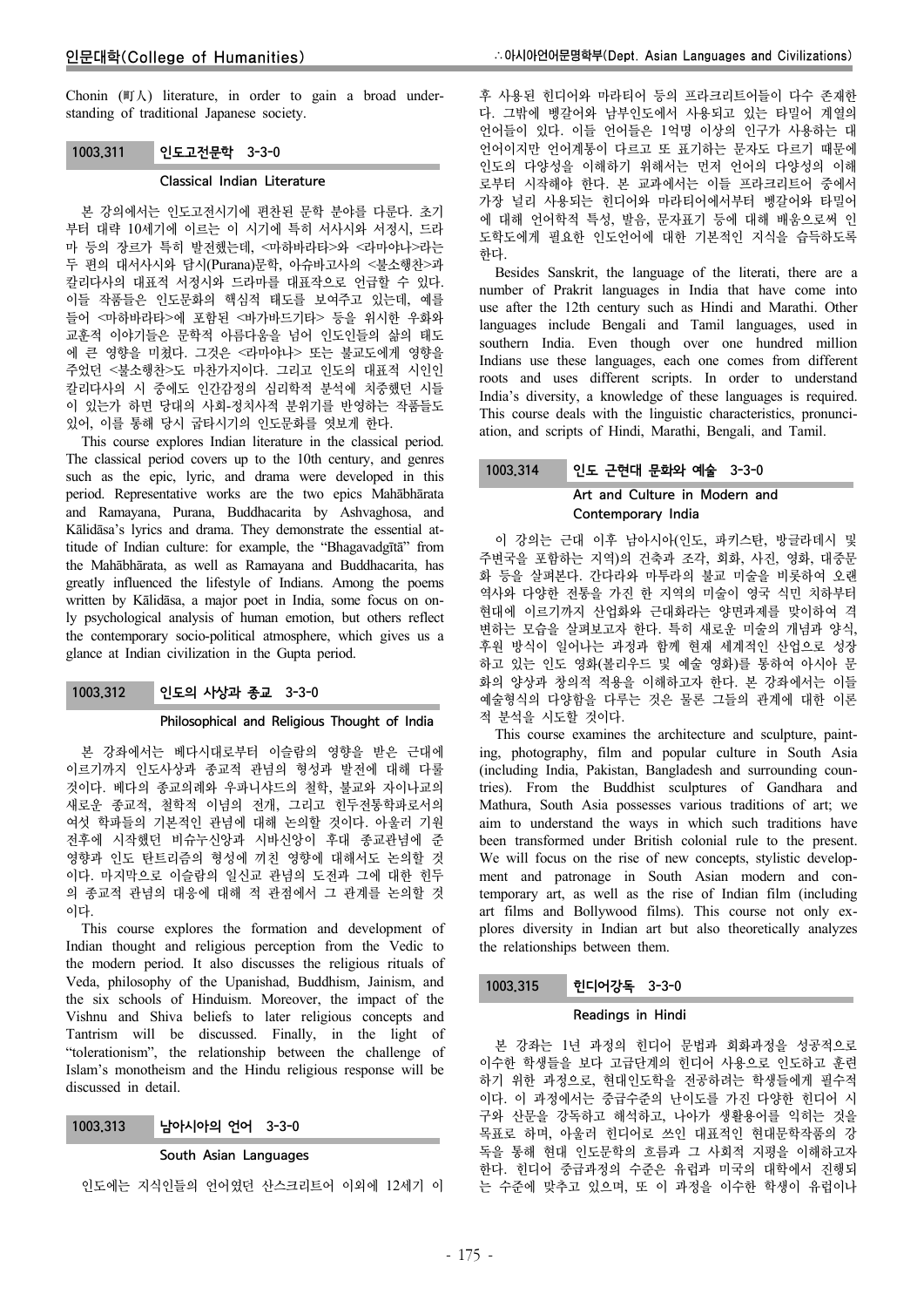미국의 대학으로 유학할 경우 그곳의 대학원 학생들과 비슷한 수 준을 가진 채 과정을 출발할 수 있도록 설계되었다.

This course introduces students who have successfully passed the first elementary Hindi courses to a higher level of Hindi grammar and vocabulary, and has the aim of applying elementary knowledge of Hindi to more difficult and complex sentences of verses and prose. Also, the course provides students with the opportunities to experience the high form of Hindi literature. The course level is designed to match that of foreign universities, so that students who attain it can pick up his/her studies in other academic centers without much difficulty in the Hindi language. This course is strongly encouraged for those who are planning to major in Modern Indian studies.

## 1003.321 아시아문명교류사 3-3-0

# History of the Interaction of Civilizations in Asia

고대 이래 아시아 각 지역의 문명은 독자적인 발전을 지속하는 한편 각 단위들간에, 또 아시아 이외 지역의 문명들과 활발한 교 류가 이루어졌다. 본 강좌는 이러한 문명간의 교류상을 역사적으 로 살펴보는 것을 내용으로 한다. 아시아의 여러 지역 문명간의 관계와 교류에 대한 포괄적인 이해를 기르고자 하는 데 본 강좌의 목적이 있다.

This course provides a basic knowledge of the dynamic interaction between various cultural units in Asia. Students are expected to develop a historical and comparative viewpoint for Asian Studies through a variety of approaches and perspectives.

## M2752.001200 이슬람세계 예술의 이해 3-3-0

#### Understanding Arts of the Islamic World

이 과목은 이슬람이 일어났을 때부터 현재에 이르기까지 이슬 람 예술을 살펴보는 과목이다. "이슬람 세계의 미술"은 이슬람이 라는 종교를 위해 만들어진 미술뿐 아니라 이슬람이 주도적인 역 할을 하였던 사회에서 무슬림과 비-무슬림들이 제작한 모든 시각 문화를 아우르는 용어로 사용한다. 한 학기 동안 스페인에서 서아 시아, 인도, 동남아시아에서 중국에 이르는 다양한 문화권에서 시 대와 지역별로 중요한 작품을 집중적으로 살펴보며 각 사회의 정 치·경제·문화·종교적 배경에서 어떠한 의의를 가지는지 고찰하고자 한다. 학부 특성상 교과목에서 해당지역의 미술을 논하는 서아시 아언어문명전공, 인도언어문명전공, 동남아시아언어문명전공 세 전 공에서 이를 전공 선택과목으로 인정받도록 한다.

This course examines Islamic arts and architecture from the rise of Islam to the present. "Islamic Arts", however, not only includes arts produced for the religion of Islam, but also arts produced by Muslims as well as non-Muslims of societies in which Islam has played a significant role.

# M2752.001000 서아시아 언어의 세계 3-3-0

## West Asian Languages

문자는 인간의 문명을 가능하게 해 주는 가장 중요한 도구 중 의 하나이며, 서아시아는 문자가 최초로 발달한 지역이다. 이 강의 는 이집트 성각문자, 메소포타미아의 쐐기문자 등으로부터 시작하 여 고대근동의 여러 문자 체계를 연구할 뿐 아니라, 서아시아 지 역의 여러 언어와 문자들이 현재에 이르기까지 어떤 계통으로 연 결되어 왔으며. 서로 어떠한 영향을 주고받으며 발전했는지 탐구 한다.

Writing is among the greatest inventions in human history, perhaps the greatest invention, since it made history possible. This course starts from ancient scripts such as Egyptian hieroglyph or cuneiform writings from the ancient Near East, and explores various writing systems in the region, and also explains how different languages and scripts were systematically interrelated and developed until the present.

## M2752.001100 이슬람 사상과 근현대 서아시아 3-3-0

#### Islamic Thought and Modern West Asia

이 과목에서는 주로 19세기말 이후의 현대 이슬람 사상을 다룬 다. 19세기 말 유럽 제국주의와의 조우는 현대 이슬람 사상의 출 현을 야기했다. 이슬람의 원칙과 전통적 종교 사상의 전반적 재검 토가 많은 무슬림 사상가들에 의해 요구되었다. 이러한 지적 부흥 과 재생의 유산은 종교적 근본주의에서 이슬람 자유주의에 이르는 다양하고 서로 다른 조류들에 영향을 미쳤다. 이 강의는 학생들에 게 현대 이슬람 사상의 주요 사상가들을 소개하기 위해 이슬람근 대주의, 이슬람주의, 개혁주의의 대표작들을 검토하게 될 것이다.

The late nineteenth century encounter with European colonialism in the Middle East and North Africa marked the birth of modern Islamic thoughts. Many Muslim thinkers began to call for the revival and renewal of Islamic doctrines and a comprehensive reformation of traditional religious thoughts. The legacy of this intellectual renaissance and rebirth has been claimed by different, often conflicting, currents ranging from religious fundamentalism to Islamic liberalism. To introduce students to the major figures and texts in modern Islamic thoughts this course examines the work and legacy of a number of leading voices in Islamic modernism, Islamism, and reformism.

# 1003.335 아랍어강독 1 3-3-0

#### Readings in Arabic 1

본 교과목은 아랍어 초급 단계를 거친 학습자들을 위해 기획되 었다. 초급 단계에서 아랍어 어휘와 단문을 중심으로 표현법의 기 본을 익힌 학습자는 본 교과목을 통해 수준을 향상시킬 수 있다. 구체적으로는 아랍인과 기본적인 의사소통을 위한 중급 수준의 어 휘와 문법, 아랍어 단문과 중문이 사용된 짧은 단락이나 회화 문 장을 이해하고 표현하는 방법을 익힐 수 있으며 특히 문학 작품과 공식 문건, 학술 논문의 독해에 중점을 둔다.

This course is designed for those who have finished elementary level Arabic, who have learned basics of Arabic expressions commanding knowledge of Arabic vocabulary and simple sentences. Students are expected to develop their grammar and vocabulary skills so as to understand and produce short passages and conversation in which simple and complex sentences are used. At the end of this course they are expected to maintain basic conversation with a native speaker of Arabic and to read and comprehend simple literary works, official documents, and scholarly writings.

### 1003.336 아랍어강독 2 3-3-0

#### Readings in Arabic 2

본 교과목은 중급단계의 아랍어를 이해하는 학습자들을 위해 기획되었다. 아랍어 문장이나 짧은 단락 이해에 필요한 기본 지식 을 갖춘 학습자는 본 교과목을 통해 다양한 유형의 강독용 텍스트 를 연습함으로써 본격적으로 아랍어 자료를 독해할 수 있는 능력 을 강화할 수 있다. 구체적으로 강독용 자료는 아랍 인문학 분야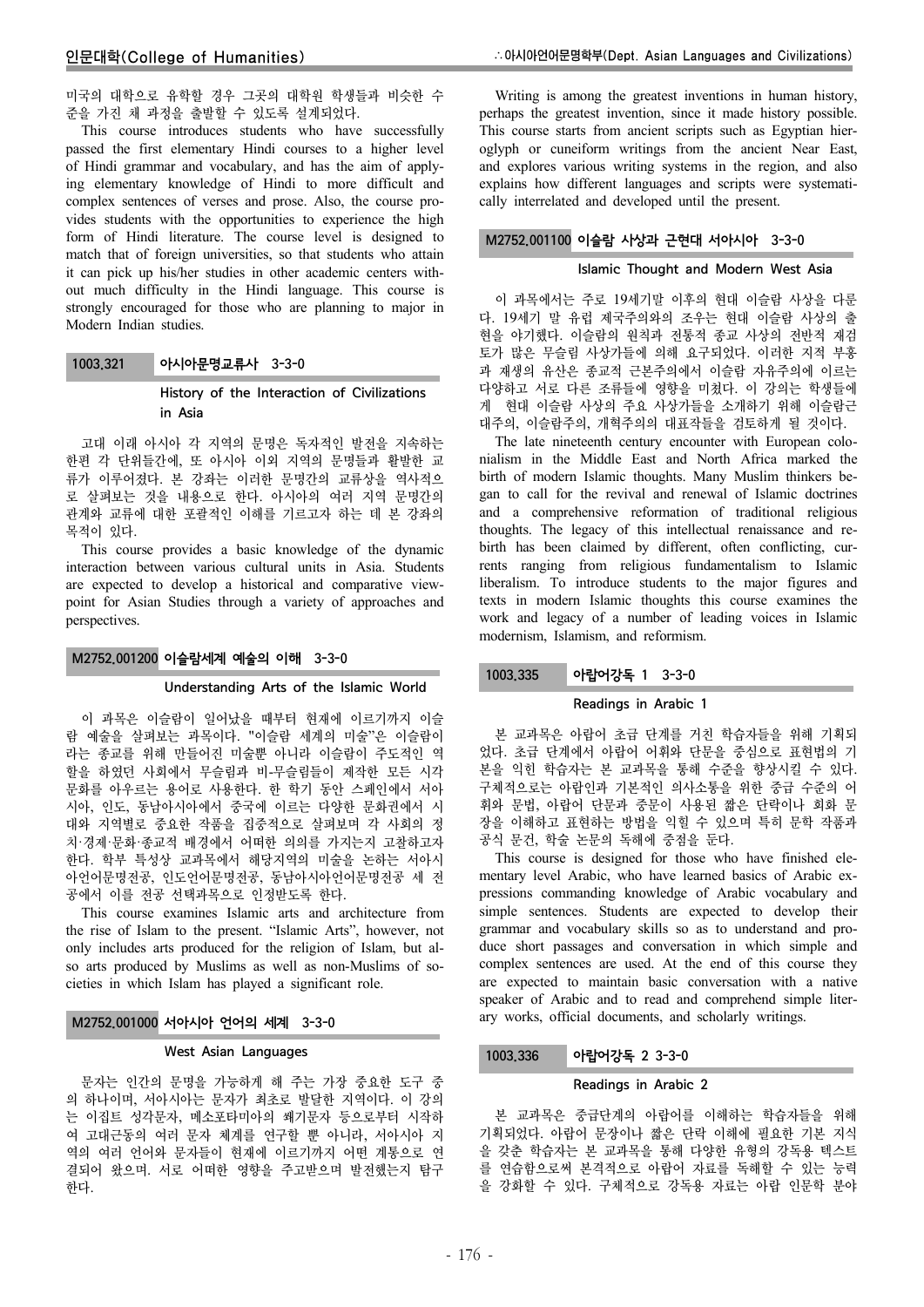와 현대 아랍 사회를 두루 이해하는데 도움이 되는 언론, 학술, 문학 작품 등의 현대 아랍어 텍스트를 중심으로, 고·중세 아랍 문 명의 핵심을 소개하는 일부 텍스트로 구성된다.

This course is designed for those who have intermediate level of knowledge in Arabic. They can practice reading diverse texts provided by this course and develop their ability to properly read Arabic materials. Materials are selected with a concentration on journalism, academics, and literary works in modern Arabic that are useful for understanding humanities and Arab society, with some classical texts that introduces the essence of early and medieval Arab culture.

| 1003.337 | 집중히브리어 1 3-3-0 |  |
|----------|----------------|--|
|----------|----------------|--|

#### Intensive Hebrew 1

두 학기 과정의 첫 학기로 학생들은 성서 히브리어를 포함한 고전히브리어의 기본실력을 다질 것이다. 이 학기를 마치면 학생 은 사전을 가지고 고전 히브리어 산문을 읽을 수 있을 것이다. 이 과목의 목표를 달성하기 위해 다음 세가지 학습목표를 달성해야한 다: 1) 히브리 자-모음; 2) 히브리어 기초문법; 3) 히브리어 어휘 숙지

The purpose of this year-long course is provide the student with a working knowledge of Classical Hebrew including biblical Hebrew; by the end of the course, the student will be able to read any passage of narrative in the Hebrew Bible with the aid of a lexicon (dictionary). The ability to reach this goal is dependent upon three primary areas of comprehension: 1) Knowledge of the Hebrew writing system (consonants and vowel points), 2) Knowledge of Hebrew grammar and basic syntax, and 3) Knowledge of Hebrew vocabulary.

## 1003.338 집중히브리어 2 3-3-0

### Intensive Hebrew 2

두 학기 과정의 두 번째 학기로 학생들은 성서 히브리어를 포 함한 고전히브리어의 기본실력을 다질 것이다. 이 학기를 마치면 학생은 사전을 가지고 고전 히브리어 산문을 읽을 수 있을 것이 다. 이 과목의 목표를 달성하기 위해 다음 세 가지 학습목표를 달 성해야한다: 1) 히브리 자-모음; 2) 히브리어 기초문법; 3) 히브리 어 어휘숙지

The purpose of this year-long course is provide the student with a working knowledge of Classical Hebrew including biblical Hebrew; by the end of the course, the student will be able to read any passage of narrative in the Hebrew Bible with the aid of a lexicon (dictionary). The ability to reach this goal is dependent upon three primary areas of comprehension: 1) Knowledge of the Hebrew writing system (consonants and vowel points), 2) Knowledge of Hebrew grammar and basic syntax, and 3) Knowledge of Hebrew vocabulary.

# 1003.351 세계사 속의 동남아시아 3-3-0

### Southeast Asia in Global History

이 강좌는 세계사와 전지구적 세계체제들의 변화의 맥락 속에 서 동남아시아를 살펴본다. 다문화간 교류와 조우가 해당 지역의 문명 복합체의 형성에 어떤 역할을 했고 또 그렇게 형성된 지역 문명이 역으로 다문화간 교류에 어떻게 작용했는지를 고대에서 현 재에 이르기까지 검토한다. 본 강좌는 이와 같은 교류를 다양한 차원에서 접근하며 세계사의 관점에서 동남아시아사를 이해하고

세계사에 대한 동남아시아의 기여를 이해하는 데 보다 유기적인 방법을 제공하고자 한다. 또한 근대성과 세계화에 의해 주어진 도 전과 기회들에 대한 이 지역의 대응의 장기간에 걸친 역사를 살펴 볼 것이다.

This course examines the Southeast Asia in the context of world history and the changing world-systems of global interactions. It explores the roles of exchange and cross-cultural encounters in the shaping of regional civilizational complexes, and vice versa, from the early history of the region to the present. It approaches these exchanges from different dimensions, and seeks to provide more holistic ways of understanding Southeast Asian history from a global perspective, as well as Southeast Asia's contribution to world history. It explores the long-term history of the region's responses to the challenges and opportunities provided by modernity and globalization.

#### 1003.352 동남아시아 디아스포라의 과거와 현재-지역과 세계 3-3-0

# Southeast Asian Diasporas Past and Present: The Region and the World

이 과목은 동남아시아의 이민을 지역 내부와 그 바깥을 통틀어, 가장 오래된 기록으로부터 근세와 식민지 시대를 거쳐 현재에 이 르기까지 살펴본다. 동남아시아의 디아스포라 네트워크의 전략과 성공 여부, 이민의 요인과 맥락, 해외 이민 네트워크의 변화하고 있는 복잡한 정체성을 다룬다.

This course examines the history of Southeast Asian migration both within the region and beyond, from the earliest records, to the early modern and colonial period, and up to the present. It examines the strategies and fortunes of diasporic networks from Southeast Asia, the factors and contexts of emigration, as well as the changing and complex identities of migrant networks overseas.

# 1003.353 말레이-인도네시아어 강독 1 3-3-0

## Readings in Malay-Indonesian 1

본 과목은 초급 단계의 문법을 배운 학습자들을 위한 것으로, 본격적으로 수준이 향상되는 중급에 해당하는 과목이다. 현지인과 의 의사소통을 위한 중급 수준의 어휘와 문법 및 문장의 이해와 표현을 증진시키며, 특히 문학 작품과 공식 문건, 학술 논문의 독 해에 중점을 둔다.

This course is designed for those who have finished Elementary level Malay-Indonesian. Students are expected to develop their grammar and vocabulary skills so as to understand and produce short passages and conversation in which simple and complex sentences are used. At the end of this course they are expected to maintain basic conversation with a native speaker and to read and comprehend simple literary works, official documents, and scholarly writings.

# 1003.354 말레이-인도네시아어 강독 2 3-3-0

## Readings in Malay-Indonesian 2

본 과목은 말레이-인도네시아어 강독1에 연결되는 과목으로서 읽기와 쓰기에 대한 선행 지식을 최대한 활용하고 연습하여 중급 수준의 언어 구사 능력을 완성시킬 수 있다. 구체적으로 수준 높 은 강독을 위해 필요한 어휘와 문법, 문장 구조에 익숙해지도록 하고 읽기 자료의 수준과 다양성을 한층 높이게 된다.

This course is a continuation of Readings in Malay-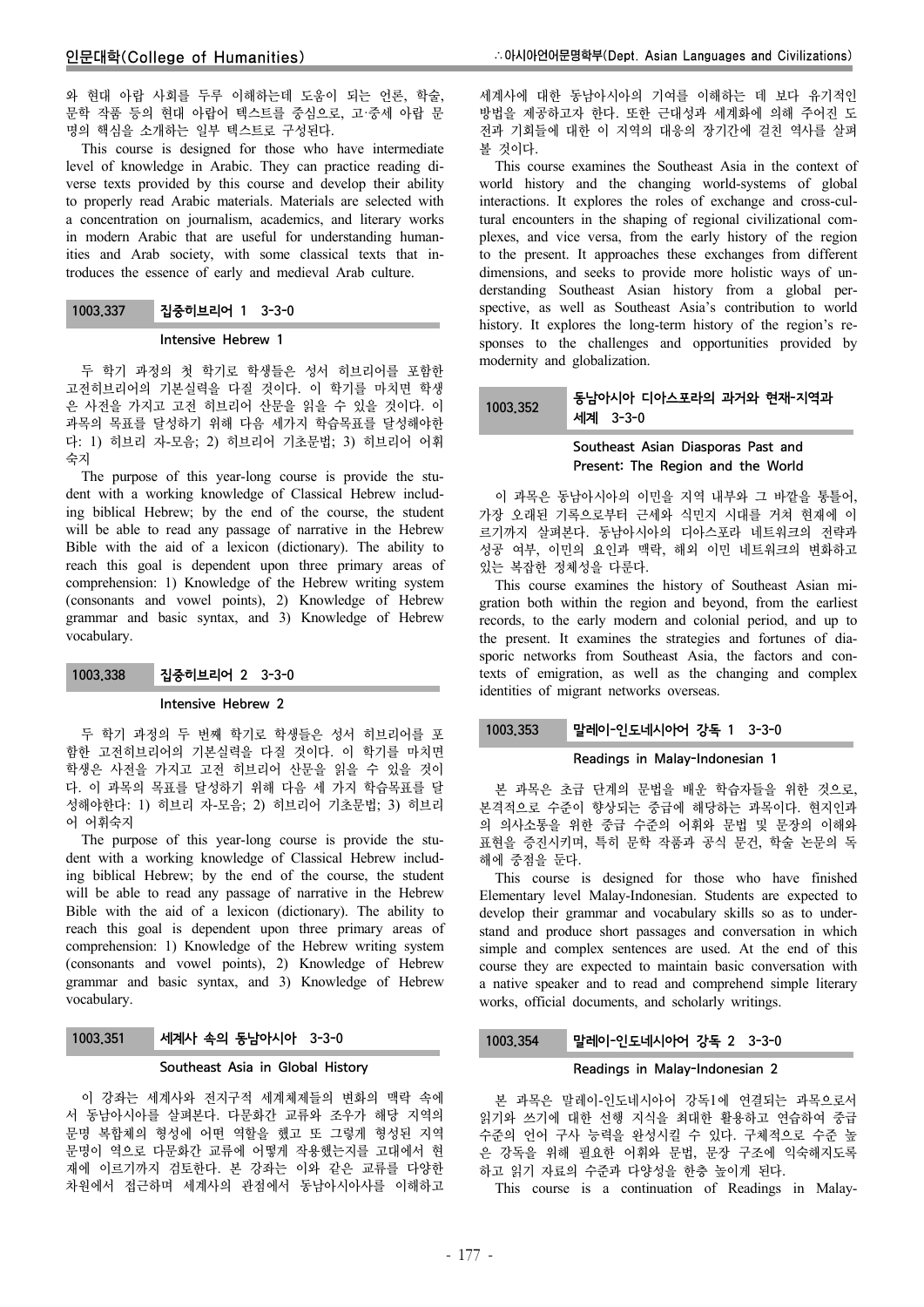Indonesian1. Those who have become able to conduct conversation, reading and writing on an everyday level through the previous course may maximize their already acquired knowledge through repeated drills to master intermediate command of the language. This course provides adequate vocabulary, grammar, and diverse patterns of sentences in various texts so that the students will be able to use them for the understanding of cultures of the region.

# 1003.371A 일본근대문학 3-3-0

#### Modern Japanese Literature

메이지시대 이후부터 1945년까지 발표된 일본의 소설, 시, 평 론 등을 다룬다. 이 수업이 지향하는 바는 일본의 근대문학에 대 한 식견을 갖춤과 동시에 개별 작품에 대한 이해를 바탕으로 시대 와 사회에 대한 인식을 심화하는 데 있다. 세미나 형식으로 진행 하며, 수강생은 발표와 토론에 참여하는 과정에서 논리력과 표현 력을 배양할 수 있을 것으로 기대한다. 아울러 국내외에서 유통되 어온 '정설'에 대한 비판적 접근을 장려하며, 이를 통해 문제 제 기적 사고훈련을 병행하고자 한다.

This course will survey Japanese novel, poetry, review etc. which was published between Meiji period and 1945. Students will deepen their knowledge of modern literature of Japan, and their cognizance about the period and society of that time, based on understanding of each literature. The class will be conducted by seminar. Students are expected to develop their reasoning skill and expressiveness by participating in presentation and discussion. At the same time, to train questioning thinking, critical approach to the established theory that distributed in domestic and foreign are highly recommended.

## 1003.373A 일본의 사상과 문명 3-3-0

## Thought and Civilization in Japan

일본은 유교, 불교, 도교 등 동아시아의 종교와 신도 등 토착종 교가 끊임없이 상호작용하면서 문명을 형성시켜왔다. 일본사상도 그런 특성위에 성립되어 한국이나 중국과는 구별되는 독특한 전개 를 보여 왔다. 또한 근대이후에는 서양 사상을 맹렬히 수용하면서 도 그 대응양태에는 독특한 점이 보여진다. 본 과목은 주로 외래 사상의 수용과 대응이라는 형태로 진행되어온 일본사상의 전개를 역사적으로 살펴보고, 현대사상의 지적 지도를 파악한다.

Japanese civilization has been formed by continuous interaction among Asian religions, i.e. Confucianism, Buddhism, and Taoism, and indigenous religion, i.e. Shinto. Japanese philosophy has developed thus as well, with unique characteristics differentiating it from China and Korea. After modern times, Japan developed other unique characteristics while eagerly adopting Western thought. Thus, this class mainly examines the historical development of Japanese thought in view of adopting and managing foreign ideas, and further handles contemporary philosophy.

## 1003.375 일본현대소설 3-3-0

#### Contemporary Japanese Novel

1945년 이후에 발표된 일본어 소설을 원문으로 읽는다. 일본인 의 삶과 생각이 투영된 소설을 통독함으로써 현대일본사회에 대한 이해와 식견을 함양하고자 한다. 아울러 소설 깊이 읽기를 통해 텍스트 분석능력을 체득한다. 부수적인 효과로서 현대일본어 문장 에 대한 독해력 향상도 기대한다.

In this course we will read the original Japanese novel published after 1945. By reading these novels which reflect Japanese's life and thought, students will cultivate their understanding and cognizance of modern Japan society. Students are expected to gain improved text analysis skill, as well as reading comprehension of today's Japan literature.

# 1003.411 산스크리트어강독 1 3-3-0

## Readings in Sanskrit 1

본 강좌는 1년 과정의 초급 산스크리트어 문법을 성공적으로 이수한 학생들이 인도의 고전문헌을 훈련하기 위한 과정이다. 이 과정에서는 초급과정에서 훈련했던 문법적 지식을 실제 산스크리 트어의 발전된 구문이해에 적용시키기 위해 초보수준의 난이도를 가진 다양한 산스크리트 시구와 산문을 갖고 강독하고 해석하는 것을 목표로 한다. 이 중급과정도 1년 단위로 구성되어 있는데, 인도문화의 핵심을 이루는 이들 문헌의 강독을 통해 인도고전문화 의 정수를 아울러 배울 수 있을 것이며, 다양한 문헌장르의 강독 을 통해 인도 고전문화의 다양성과 깊이를 체득하는 기회도 자연 스럽게 얻을 것이다. 중급과정의 수준은 유럽과 미국의 대학에서 진행되는 수준에 맞추고 있으며, 또 이 과정을 이수한 학생이 유 럽이나 미국의 대학으로 유학할 경우 그곳의 대학원 학생들과 비 슷한 수준을 가진 채 과정을 출발할 수 있도록 설계되었다. 고전 인도학을 전공하려는 학생들에게 필히 권장되는 과목이다.

Readings in Sanskrit 1 is an advanced course for students who have successfully passed Sanskrit courses. In these classes, which run for two semesters, the students will learn how to apply Sanskrit grammatical rules to classical sources, which are chosen from various sources of Sanskrit verses and prose. The course level is designed to match that of foreign universities, so that students who attain it can pick up his/her studies in other academic centers without much difficulty in the Sanskrit language. This course is strongly encouraged for those who are planning to major in Classical Sanskrit literature.

# 1003.412 산스크리트어강독 2 3-3-0

## Comtemporary Art and Visual Culture

본 강좌는 1년 과정의 초급 산스크리트어 문법을 성공적으로 이수한 학생들이 중급 산스크리트 1을 통해 얻은 인도의 고전문헌 의 이해를 보다 심화시키기 위한 강독과 독해 과정이다. 이 과정 에서는 초급과정에서 훈련했던 문법적 지식을 실제 산스크리트어 의 발전된 구문이해에 적용시키기 위해 초보수준의 난이도를 가진 다양한 산스크리트 시구와 산문을 갖고 강독하고 해석하는 것을 목표로 하며, 산스크리트어강독 1에서 다룬 산스크리트어의 난이 도를 약간 높여 높은 문학적 표현이나 학술적 산스크리트 문헌의 이해에 필요한 표현 등을 익히는 것을 목표로 한다. 이 과정에서 는 인도문화의 핵심을 이루는 이들 문헌의 강독을 통해 인도고전 문화의 정수를 아울러 배울 수 있을 것이며, 다양한 문헌장르의 강독을 통해 인도 고전문화의 다양성과 깊이를 체득하는 기회도 자연스럽게 얻을 것이다. 중급과정의 수준은 유럽과 미국의 대학 에서 진행되는 수준에 맞추고 있으며, 또 이 과정을 이수한 학생 이 유럽이나 미국의 대학으로 유학할 경우 그곳의 대학원 학생들 과 비슷한 수준을 가진 채 과정을 출발할 수 있도록 설계되었다. 고전인도학을 전공하려는 학생들에게 권장과목이다.

Readings in Sanskrit 2 is an advanced course for students who have successfully passed Sanskrit 1, 2. In these classes, which run for two semesters, the students will learn how to apply Sanskrit grammatical rules to classical sources, which are chosen from various sources of Sanskrit verses and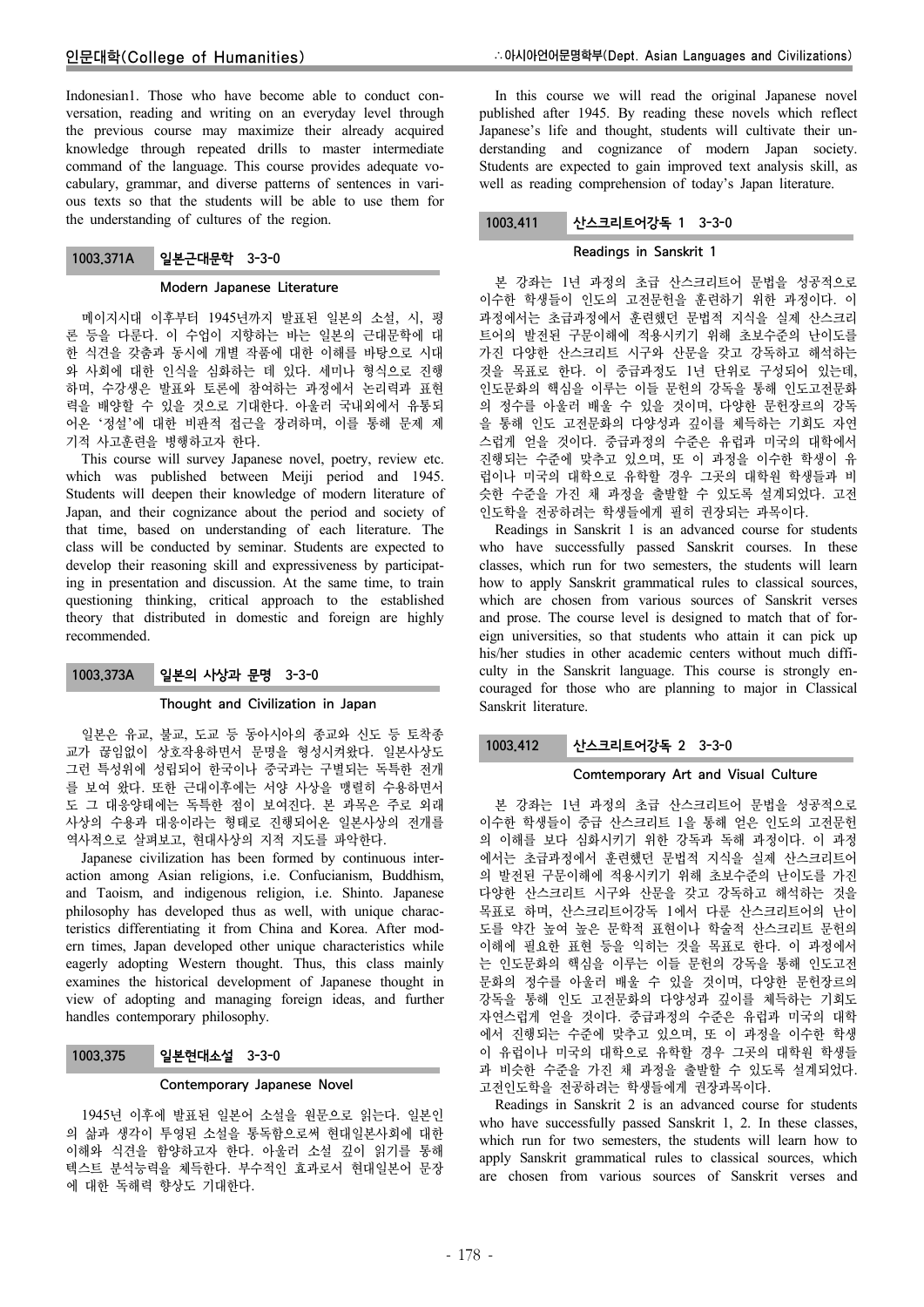prose. In addition to the Readings in Sanskrit 1, this course teaches some highly literary styles of Sanskrit and basic academic Sanskrit forms which are indispensible for reading Sanskrit texts. The course level is designed to match that of foreign universities, so that students who attain it can pick up his/her studies in other academic centers without much difficulty in the Sanskrit language. This course is strongly encouraged for those who are planning to major in Classical Sanskrit literature.

# 1003.414 인도문명특강 3-3-0

### Topics in Indian Civilization

본 강좌에서는 인도학을 전공하는 학생들에게 인도문화 전반에 걸쳐 사회적 문화적 기층구조와 그 변화에 대해 심층적으로 소개 하고 논의하고자 한다. 논의하려는 점은 관념적이고 이념적인 요 소들과 그것들의 사회적 문화적 구현과의 관계이다. 인도문화의 근본구조로서의 카스트 제도와 자티제도 및 마누법전에 의거한 전 통사회의 관습의 작용기제를 이해하는 것은 물론 이들 사회제도의 이념적 근거로서의 인지적 구조를 명확히 인식하고자 하는 것이 며, 이를 통해 하부구조와 상부구조 사이의 문화적 연결성을 이해 하고자 하는 것이다.

In this class, students who major in Indian studies will carry out an in-depth discussion of India's socio-cultural structure. The main topic is conceptual and ideological factors and their relationship with their social, cultural realizations. This course aims at an understanding of Caste and Jati as fundamental structures of Indian culture, and also the traditional customs based on Code of Manu. The course will help to build a comprehensive relationship between cognitive structures and the ideological base of the Indian social system.

# 1003.415 인도사상특강 3-3-0

#### Topics in Indian Philosophy

인도사상에는 베다의 전통주의적 관점을 지지하는 학파로부터 베다전통의 권위를 부인하는 불교나 자이나교에 이르기까지 다양 한 유형의 사유형태가 존재한다. 그들의 다양한 사유는 형식적 측 면에서 뿐 아니라 내용적인 측면에서도 인식론과 존재론, 형이상 학, 언어철학, 심리학, 우주론 등 여러 주제와 연결시킬 수 있다. 본 강좌에서는 인도사상의 특징을 잘 보여주는 철학, 종교적 관념 을 중심으로 그것들의 사상적 특징과 사상사적 의미를 논의한다.

Indian philosophy consists of various forms of thought, from a school that supports the Vedic tradition to Buddhism and Jainism, which denies the authority of the Veda. These schools can be connected with epistemology, ontology, metaphysics, philosophy of language, psychology, and cosmology. This course discusses characteristic features of Indian philosophical and religious thought and their historical meaning.

# Perspectives in the Study of Asian **Civilizations**

본 강좌는 19세기부터 20세기 전반까지 유럽인들의 주도로 전 개된 아시아 문명 연구를 오리엔탈리즘, 식민주의 등과 관련지어 살펴봄으로써 이 지역 연구의 전제와 방법론에 대한 비판적 시각 을 기르는 것을 내용으로 한다.

This course overviews Orientalist approaches to the study of Asian civilizations, conducted by Europeans in the 19th to the early 20th century. The course provides critical reviews of Orientalism and colonial methodology, investigating the ideological perspectives of Asian studies and leading to meaningful considerations on the dialogue of cultures.

# 1003.432 중동현대사의 쟁점들 3-3-0

### Issues in Modern Middle Eastern History

이 과목은 중동의 현주소에 이르는 격동의 20세기의 역사 과정 을 테마별로 집중하여 심층적으로 살피는 것을 목표로 한다. 민족 주의, 위임통치령, 군사독재, 팔레스타인 문제, 여성의 지위, 종교 적 경건주의와 세속주의의 갈등, 이슬람적 정치 운동 등의 주제를 다룰 수 있으며, 강사의 재량과 학생들의 요구에 따라 특정한 주 제의 심층적 탐구를 위해 재구성될 수 있도록 한다.

This course's objective is to attain knowledge in depth while focusing on specific themes in the turbulent historical process of the 20th century leading up to the present. It can include topics such as nationalism, mandates, military dictatorship, Israel-Palestine conflict, women's status, disputes between religious pietism and secularism, and the rise and evolution of political Islam. The course may be restructured for concentrating on certain topics at the discretion of the instructor and the demand of students.

# 1003.433 페르시아어강독 1 3-3-0

#### Readings in Persian 1

본 교과목에서는 집중페르시아어에서 학습한 문법을 바탕으로 다양한 텍스트와 청취자료를 최대한 활용하여 교수한다. 이란의 사회와 문화에 관련한 다양한 주제들을 담은 텍스트 발췌하여 학 습함으로써 언어능력을 배양함은 물론 이란 국가에 대한 전반적인 이해를 높인다. 또한 페르시아 문학 전성기의 대표적인 문학작품 을 발췌하여 강독함으로써 고전페르시아어를 학습한다.

This course bases itself on the grammar knowledge the students would have learned from the elementary level and teaches its application using various texts and listening materials. Learning through texts that include diverse issues relevant to Iranian society and culture not only helps language skills but elevates the understanding of the Iranian state as well. In addition major literary works produced in the Golden Age of Persian literature will be used to teach classical Persian.

## 1003.434 페르시아어강독 2 3-3-0

### Readings in Persian 2

본 교과목은 중급 수준의 페르시아어 문법과 표현을 학습한 학 생들을 대상으로 다양한 서적(문학작품, 신문, 논문)들에서 발췌한 지문들을 독해하는 연습을 하여 실용적인 독해력을 향상시키는 것 을 목표로 한다. 어휘, 숙어, 문법 구조의 특성과 번역상의 주의점 을 중심으로 강의한다.

This course aims at elevating the practical ability to read Persian. It is designed for students who have learned grammar and expression up to the intermediate level and provides diverse texts from literary works, newspapers, and academic writings. Noteworthy traits of Persian vocabulary, idioms, and grammar structure together with traps in translations will be given emphasis.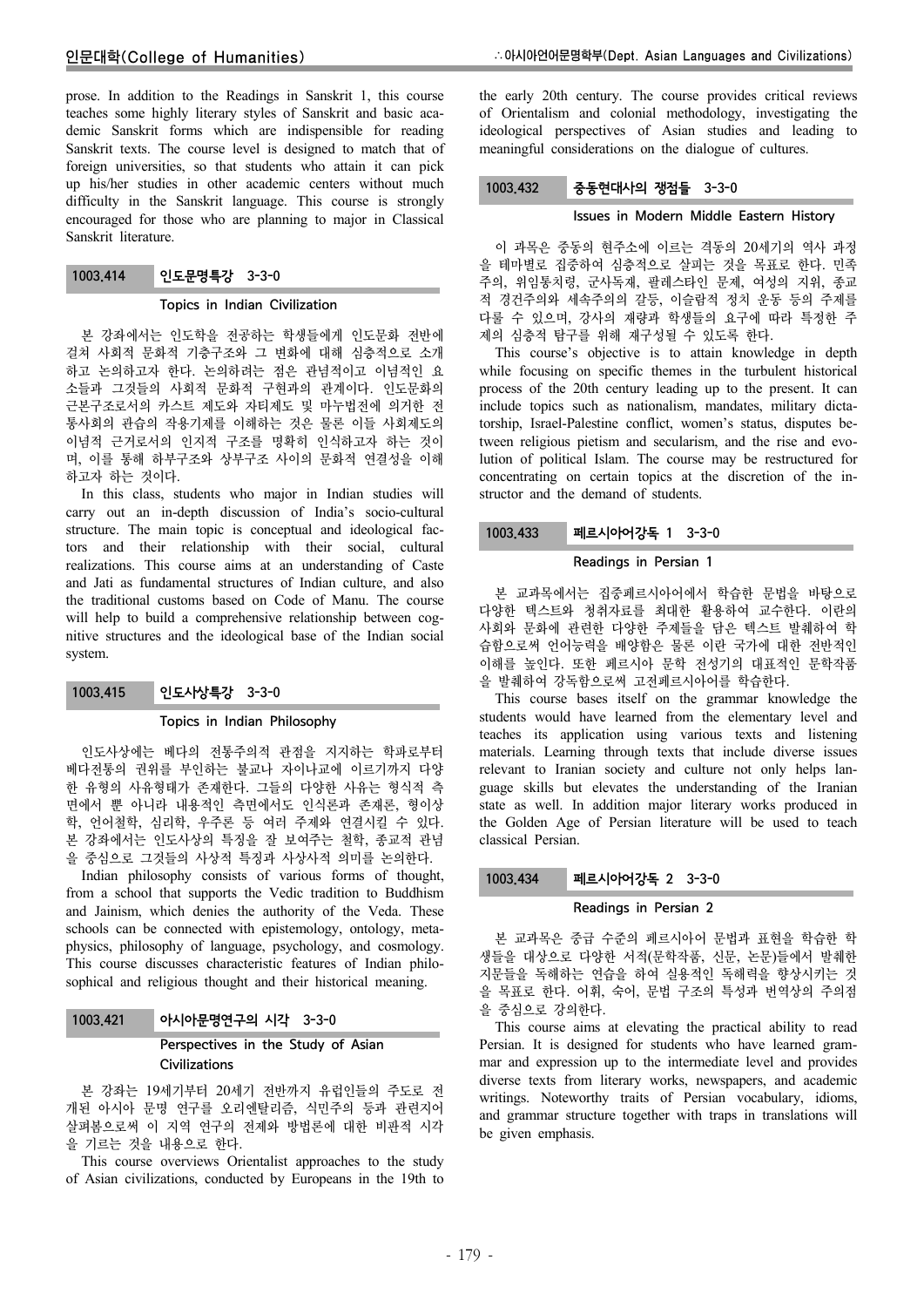# 1003.435 터키어강독 1 3-3-0

#### Readings in Turkish 1

터키어는 서아시아의 터키 및 인근 지역을 중심으로 사용되며, 중앙아시아의 우즈베크어, 카자흐어, 투르크멘어 등과 더불어 투르 크 계통에 속한다. 터키어는 투르크 계통의 여러 언어 중에서 가 장 사용자 수가 많다. 본 과목은 터키어 1, 2를 수강했거나, 그에 상응하는 터키어 능력을 갖춘 학생들을 위한 것이다. 좀 더 난이 도가 높은 수준의 문법을 습득하고 독해 및 회화 능력과 함께 텍 스트 강독 능력을 키우는 데 목표가 있다.

This course is designed for those who have taken Turkish 1, 2 or command Turkish of the equal level. It aims at having the students acquire higher level of grammar knowledge and cultivate text-reading and conversational skills.

## 1003.436 터키어강독 2 3-3-0

#### Readings in Turkish 2

본 과목은 터키어 1, 2를 수강했거나 그에 상응하는 어학 능력 을 갖춘 학생들을 위한 것이다. 학교 교과서, 신문 기사·광고 등의 공식적인 문건들, 단편문학, 잡지의 기사, 학술논문과 고전문학 작 품 등에서 발췌한 글들을 함께 읽으면서 관련된 어휘와 문법, 표현을 익히며 터키어 문장 분석력과 독해 능력을 키우는 데 목표가 있다.

This course is designed for students who have taken Turkish 1, 2 or has the language skill equivalent to that. The instructor and students will read official writings in school textbooks, newspaper articles, and advertisements, and other texts from short stories, journal articles, academic articles and classical literature will be added. Its aim is to learn relevant vocabulary, grammar and expressions to build ability to analyze Turkish sentences and comprehend texts.

## 1003.437 히브리어강독 1 3-3-0

#### Readings in Hebrew 1

이 과목은 히브리 성서에 등장하는 다양한 산문을 소개하고, 학 기를 마치고 학생스스로 고전 히브리어 산문을 읽을 수 있으며, 독립적으로 고전 히브리어 시를 독해할 수 있는 능력을 배양한다. 특히 창세기 12-36장에 등장하는 여러 산문들을 통해, 고전 히브 리어의 다양한 산문을 공부한다.

This course is intended as an introduction to the prose literature of the Hebrew Bible. By the end of the class, the successful student can expect to be able to read biblical prose texts independently and take advanced Bible exegesis courses. Students will become familiar with standard biblical idiom through a series of translation exercises based on the patriarchal narratives of Genesis 12-36.

### 1003.438 히브리어강독 2 3-3-0

#### Readings in Hebrew 2

이 과목은 초기 유대교 문헌들, 특히 탈무드, 미드라쉬, 미쉬나 를 읽음으로써 구약성서의 내용이 어떻게 유대교 안에서 해석되었 는지를 살핀다.

This course is intended as an introduction to Rabbinic Judaism Hebrew texts such as Talmud, Midrash and Mishnah.

# 1003.452 동남아시아 문명 특강 3-3-0

# Topics in Southeast Asian Civilization

이 강의는 동남아시아 문명에 관련된 주제를 뽑아 깊이 있는 지식의 전달과 해당 주제에 대한 심도 있는 토론으로 이루어지도 록 한다.

This course shall examine one or more select themes pertaining to Southeast Asian civilizations and language, and provide an in-depth introduction and discussion of issues pertaining to these selected themes.

# M2751.000500 동남아시아의 국가와 사회 3-3-0

# State and Society in Southeast Asia

이 수업은 동남아시아에서 국가의 형성, 발전과정을 살펴보고, 그와 관련된 다양한 사회적 주제들을 논의한다. 주제에 따라 한 국가에 초점을 맞출 수도 있고, 복수의 국가를 비교할 수도 있다. 수업은 강의와 토론을 혼합해서 진행한다.

This course examines the formation and development of state in Southeast Asia, and discusses diverse topics related to them. Depending on the topic, the course can focus on a specific country or compare multiple countries. This course is composed of lecture and discussion.

#### 1003.454 베트남어 강독 1 3-3-0

#### Readings in Vietnamese 1

본 과목은 초급 단계의 문법을 배운 학습자들을 위한 것으로, 본격적으로 실력이 향상되는 중급에 해당하는 과목이다. 현지인과 의 의사소통을 위한 중급 수준의 어휘와 문법 및 문장의 이해와 표현을 증진시키며, 특히 문학 작품과 공식 문건, 학술 논문의 독 해에 중점을 둔다.

This course bases itself on the grammar knowledge the students would have learned from the elementary level and teaches its application using various texts of intermediate level. It focuses on intermediate-level vocabulary, grammar, expressions and sentence structures and introduces reading materials selected from simple literary works, official documents, and academic writings.

#### 1003.455 베트남어 강독 2 3-3-0

#### Readings in Vietnamese 2

본 강의는 베트남어 강독1에 연결되는 과목으로서 읽기와 쓰기 에 대한 선행 지식을 최대한 활용하고 연습하여 중급 수준의 언어 구사 능력을 완성시킬 수 있다. 구체적으로 수준 높은 강독을 위 해 필요한 어휘와 문법, 문장 구조에 익숙해지도록 하고 읽기 자 료의 수준과 다양성을 한층 높이게 된다.

This course is a continuation of Readings in Vietnamese 1. It maximizes the use of previously acquired knowledge and completes the intermediate command of the language. It makes the students get used to abstract vocabulary, complex grammar and various sentence patterns so that they can explore higher-level reading materials of diverse types.

## 1003.473 일본문명특강 3-3-0

#### Topics in Japanese Civilization

일본 문명을 이해하는데 필요한 핵심 주제를 선택하고 그 주제 를 중심으로 강의를 진행한다. 이 때 핵심 주제는 일본 문명 및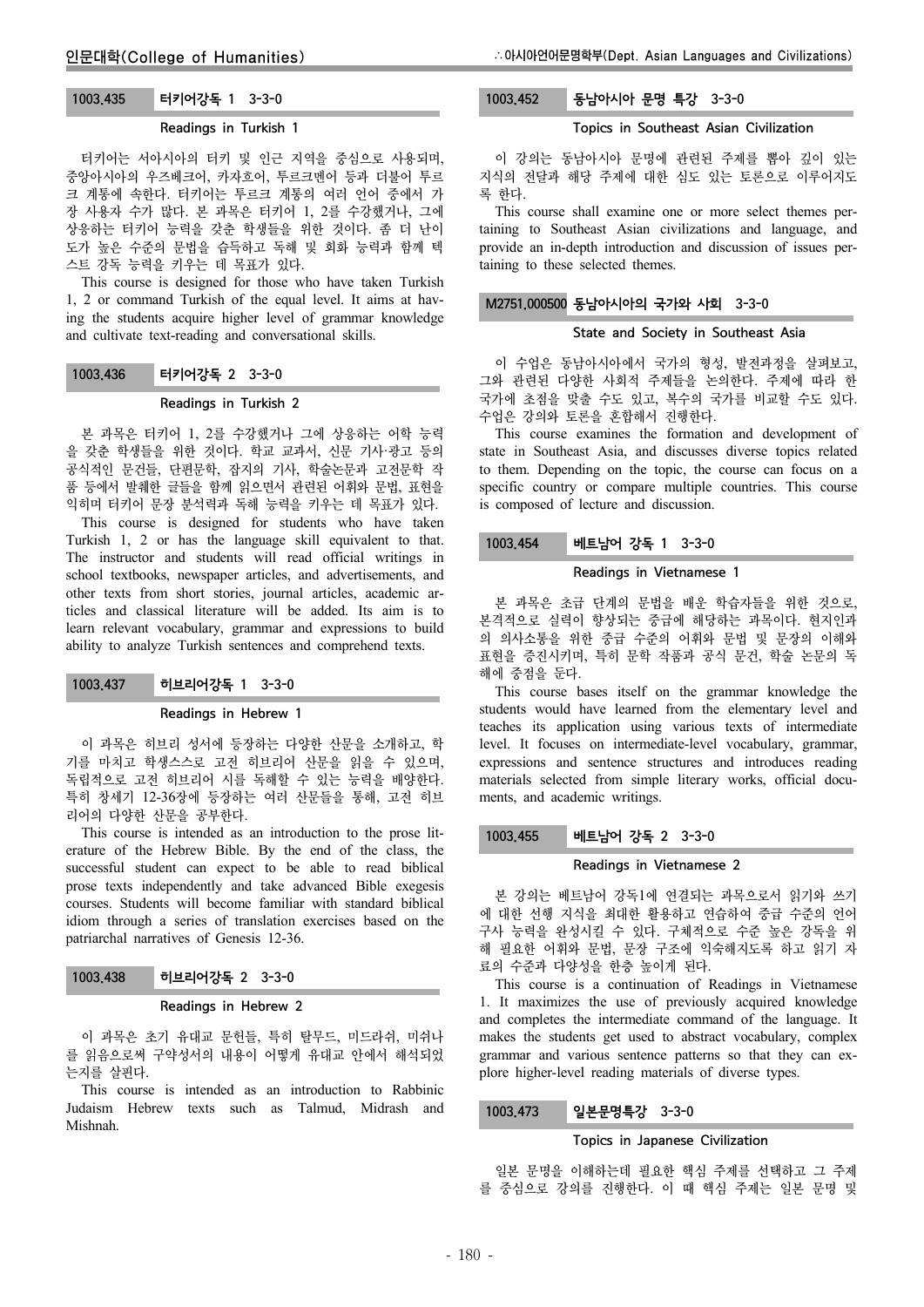일본 사회의 전반적 특질을 이해할 수 있는 주제를 선정한다.

In this class, major topics necessary in understanding Japanese civilization will be chosen and examined. The major topics should be relevant to Japanese civilization and to general characteristics of Japanese society.

# 1003.474 일본문헌 번역연습 3-3-0

#### Translating Japanese Texts

메이지시대 이후의 일본어 원사료, 학술문헌을 한국어로 옮기는 훈련과정을 통해 일본전공자에게 요구되는 전문적 기능(소양)을 함양한다. 수업은 일본어 원문의 의미를 정확하게 파악하고 이를 자연스러운 한국어로 표현하는 훈련을 토론 방식으로 진행한다. 이 수업을 통해 고도의 언어 운용능력 외에 복안적 사고의 체득을 기대한다. 최종 학업평가는 번역 결과물의 완성도를 기준으로 이 루어진다.

This course will address how to translate original Japanese historical sources and academic literatures, which have been written after the Meiji period, into Korean. The purpose of these trains is developing the professional accomplishments which is required to whom majoring in Japan. Students will understand the exact meaning of the original Japanese, and discuss the way how to express it in fluent Korean. Learning advanced linguistic skills and flexible thinking are expected.

# M2753.000100 일본론 특강 3-3-0

#### Topics in Discourses on Japan

이 강의에서는 일본과 일본인, 일본문화에 관해 발표된 '일본 론'을 다룬다. 이를 통해 일본인들의 행동 및 사고양식에 대한 이 해를 심화한다. 일본어로 발표된 문헌뿐만 아니라 한국어 및 영어 로 출판된 문헌을 읽는다. 강의는 텍스트의 강독 외에 주제발표 를 병행하는 세미나 형식으로 진행한다.

This course explores 'discourses on Japan,' which discussed Japan, Japanese people and culture. It will provide an opportunity for students to deepen their understanding of Japanese behavior and mentality. In the class we will read not only texts published in Japanese, but also ones published in Korean and English. This course consists of instructor's lectures and students' presentations.

# M2641.000200 이슬람의 다양성: 순니와 시아 3-3-0

# Diversity in Islam: the Sunni and the Shi'a

이 강의는 이슬람의 양대 종파인 순니와 시아에 초점을 맞추어 이슬람 세계의 다양성을 살펴본다. 이 강의는 두 종파가 모두 기 원하였던 7세기에서부터 20세기까지 순니와 시아의 형성과 발전 을 상세히 개괄한다. 이 강의에서 순니와 시아의 교리, 의례, 법적 측면에서의 공통점과 차이점이 학생들에게 소개될 것이고 시아 내 부의 12대 이맘파, 이스마일리, 자이디 등 주요 분파들의 신앙과 실천에 대한 탐구도 이루어질 것이다. 이러한 주제의 학습을 통해 이 강의는 현재의 순니와 시아 집단들 사이의 관계를 이해하는 기 초를 마련할 것이다.

This course will explore diversity in the Islamic world by focusing on the two main branches of Islam: Sunnism and Shi'ism. The course will provide a detailed overview of the formation and development of the Sunni and Shi'a communities in their historical contexts and explore their relations, covering a period from the 7th century, to which both communities trace their origin, to the 20th century. It will introduce students to the commonalities and differences in the

doctrinal, ritual and legal dimensions of Sunnism and Shi'ism. It will also review the major sects within Shi'ism, such as Twelver Shi'ism, Ismailism and Zaydism, and their religious beliefs and practices. Through the exploration of these topics, the course will provide a foundation for understanding the relations between the Sunni and Shi'a communities in the contemporary world.

## M2641.000300 아시아연구지도 3-3-0

### Supervised Research in Asian Studies

본 아시아언어문명학부의 전공 학생들을 대상으로 하는 졸업논 문 지도 수업이다. 여기서는 아시아 관련 학문에 대한 전공 지식 을 습득한 학생들이 졸업을 앞두고 자신의 분야와 연구 테마를 정 해서 자료를 수집하고 논지를 만들어가는 과정을 지도하게 될 것 이다. 주제는 아시아 언어 문명의 넓은 범위 속에서 결정하게 되 며, 해당 학기의 담당 교수의 기본적인 지도 외에 학내외의 전문 가와의 면담을 적극 권장한다.

This course is for the thesis writing of students majoring in Asian studies. It teaches the detailed crafts of the field in the process of deciding on one's research subject, collecting materials, and developing arguments. The research subject can be selected from the vast scope of Asian languages and civilizations, and it is strongly advised that the student meet with experts other than the instructor outside of the class.

## M2750.000100 근세 인도의 문화와 사회 3-3-0

#### Culture and Society in Early Modern India

인도는 서아시아, 유럽, 동남아시아, 동아시아와 다양한 문화권 과 활발히 교류하면서 일찍부터 독특한 문명을 발전시켜 왔다. 이 강의에서는 인도 아대륙의 문명이 12세기 이슬람의 진출 이후 근 대이전까지 이슬람과 서구 등 새로운 문화와 조우하면서 변화하는 모습을 종교와 사상, 교육, 미술, 건축 등 다방면에서 살펴보고자 한다.

India has developed a unique culture from the dawn of history, through interaction with western Asia, Europe, Southeast and East Asia. This course will examine the various aspects of Indian civilization from the advent of Islam in the 12th century to the early modern period. The course will focus on the changes in religion, philosophy, education, arts and architecture throughout the period of modernization in Indian subcontinent.

### M2751.000100 동남아시아의 환경과 문명 3-3-0

#### Environment and Civilization in Southeast Asia

자연환경은 고대부터 동남아시아 사회의 발전에 있어 가장 큰 영향을 준 요소의 하나였다. 강과 바다를 중심으로 한 경제와 국 가의 발달, 산악지대로 인한 문화의 분화 등에서 보이는 것처럼 동남아시아 역사에서 환경이 중요한 역할을 해왔다. 최근에는 메 콩 강 개발을 둘러싼 갈등, 삼림의 황폐화 등 환경과 관련된 문제 들이 동남아시아의 미래에 대한 논쟁을 야기하고 있으며, 연무 (Haze)를 비롯한 몇몇 동남아시아의 환경 현상은 지역을 넘어 국 제적으로 큰 영향을 끼치고 있다. 이 수업은 환경이 동남아시아 사회에 끼치는 영향을 보다 광범위한 시공간적 맥락에서 살펴보려 는 시도이다.

Since ancient times, natural environment has been one of the most influential elements in the development of Southeast Asian societies. As seen in the development of economy based on rivers and seas, and in the diversification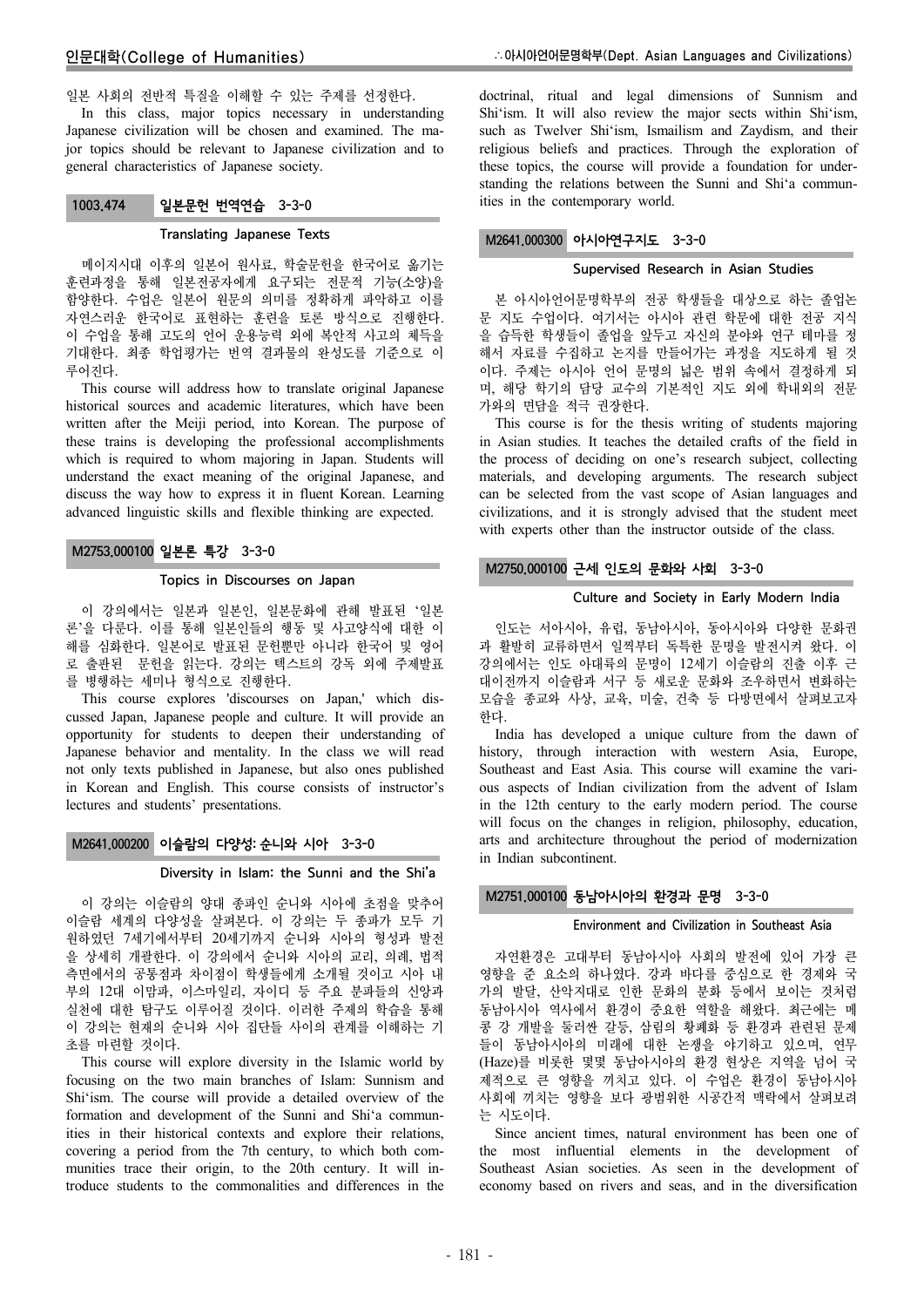of culture owing to mountain ranges, environments have played significant roles in Southeast Asian history. Recently environmental issues, such as the conflict over the development of the Mekong River and the deterioration of the forest stimulate debates over the future of Southeast Asia, and, in addition, some environmental phenomena in Southeast Asia including haze have international impacts beyond the region. This course is to examine the impacts of environment on Southeast Asian societies in a broader temporal and spatial context.

### M2751.000200 타이어 강독 3-3-0

#### Readings in Thai

본 과목은 집중타이어 1, 2 과목에서 배운 어휘와 문법을 바탕 으로, 현지인과의 소통을 위한 문장과 표현을 가르친다. 아울러 학 생들이 독해력을 길러 타이어로 된 학술자료나 문학작품에 접근할 수 있도록 돕는다.

This course is to lead students, who studies Thai vocabularies and grammar in Intensive Thai 1 and 2, to learn sentences and expressions for conversation with Thai people. In addition, it helps students to read literary or scholarly works in Thai by developing reading capacity.

# M2752.000400 서아시아 문학의 이해 3-3-0

#### Understanding West Asian Literature

문학은 한 사회의 종교관, 가치관, 관습, 역사 사건, 인생관 등 을 이해하는데 주요 자료가 된다. 고중세 문학은 서아시아 역사와 문명을 이해하는데 도움이 되며 현대 작품은 근현대 중동지역의 사회적 이슈들을 잘 보여준다. 특히 현대의 전쟁 상황, 억압적 정 부, 빈부격차, 종파 분쟁, 여성의 지위 문제, 전통과 근대성의 부 조화, 제국주의 침탈에 대한 저항 등 많은 주요 이슈들을 문학 작 품에서 찾아낼 수 있다. 서아시아 사회와 문화에 대해 학생들이 흥미를 갖고 접근할 수 있도록 한국어나 영어로 번역된 서아시아 문학 작품들을 읽고 토론하는 수업이다.

Literature provides major materials through which to understand views on religions, values, historical events, and life. Ancient and medieval literature helps understand West Asian history and civilization whereas modern works reveal social issues of the Middle East, such as modern wars, oppressive government, uneven distribution of wealth, sectarian conflict, women's status, discrepancy between tradition and modernity, and protest against imperialism. This course will facilitate students to get interested in and approach West Asian society and culture through reading and discussing translated West Asian literary works in Korean or English.

# M2752.000500 서아시아 문명 특강 3-3-0

#### Topics in West Asian Civilization

이 과목은 서아시아 문명과 언어에 관련된 주제 하나 혹은 여 럿을 뽑아서 깊이 있는 지식의 전달과 해당 주제에 관련된 이슈 에 대한 심도 있는 토론으로 이루어지도록 한다. 이 과목의 주제 는 개설될 때마다 매번 달라질 수 있다.

This course shall examine one or more select themes pertaining to West Asian civilizations and languages, and provide an in-depth introduction and discussion of issues pertaining to the selected themes. Themes of the course may change each time it is offered.

# M2752.000600 고급 아랍어 1 3-3-0

#### Advanced Arabic 1

본 교과목은 아랍어 강독 1 ․ 2를 이수한 학습자들을 위해 기획 되었다. 아랍어의 전반적인 문법 지식과 텍스트 이해, 표현, 의사 소통 능력을 구비한 학습자는 본 교과목을 통해 아랍 교양인 수준 의 언어 구사력을 익혀 고급 단계로 향상시킬 수 있다. 구체적으 로는 아랍어로 특정 분야의 자료 강독과 주제 토론, 고급 문장 작 문, 에세이 작성법을 익힐 수 있다.

This course is provided for students who have taken Readings in Arabic 1 and 2. Those who have acquired general knowledge of grammar, reading comprehension, expression and communication can further their command of the language to reach the advanced level of educated Arab people. More concretely, students can learn how to read and discuss Arabic materials in specific fields, and how to compose complex sentences and essays.

# M2752.000700 고급 아랍어 2 3-3-0

#### Advanced Arabic 2

본 교과목은 고급 아랍어 1 단계를 마친 학습자들을 위해 기획 되었다. 본 교과목은 고급 아랍어 1의 심화 과정에 해당하여 학술 활동이나 업무 현장에서 아랍어를 실질적으로 활용할 수 있도록 했다. 아랍어 의사소통 능력을 구비한 학생들은 본 교과목을 통해 대학 수준에 걸맞은 학술자료와 문예 비평, 심층 기사, 공식 문서 등을 읽고 토론하는 연습을 한다. 구체적으로는 아랍어로 전문 분야의 자료 강독과 주제 토론, 논문 작성법을 익힐 수 있다.

This course is prepared for those students who have finished Advanced Arabic 1. This course further develops from Advanced Arabic 1 to have students practically use the language in academic activities or business practices. Students who have acquired communicative abilities will read and discuss academic materials, literary criticism, news analyses, and official documents. More concretely, they will be able to learn how to read and comprehend Arabic materials in specialized fields, discuss select topics, and write papers.

### M2752.000800 고급 터키어 1 3-3-0

#### Advanced Turkish 1

본 교과목은 터키어 강독 1 ․ 2를 이수한 학습자들을 위해 기획 되었다. 터키어의 전반적인 문법 지식과 텍스트 이해, 표현, 의사 소통 능력을 구비한 학습자는 본 교과목을 통해 터키 교양인 수준 의 언어 구사력을 익혀 고급 단계로 향상시킬 수 있다. 구체적으 로는 터키어로 특정 분야의 자료 강독과 주제 토론, 고급 문장 작 문, 에세이 작성법을 익힐 수 있다.

This course is provided for students who have taken Readings in Turkish 1 and 2. Those who have acquired general knowledge of grammar, reading comprehension, expression and communication can further their command of the language to reach the advanced level of educated Turkish people. More concretely, students can learn how to read and discuss Turkish materials in specific fields, and how to compose complex sentences and essays.

# M2752.000900 고급 터키어 2 3-3-0

### Advanced Turkish 2

본 교과목은 고급 아랍어 1 단계를 마친 학습자들을 위해 기획